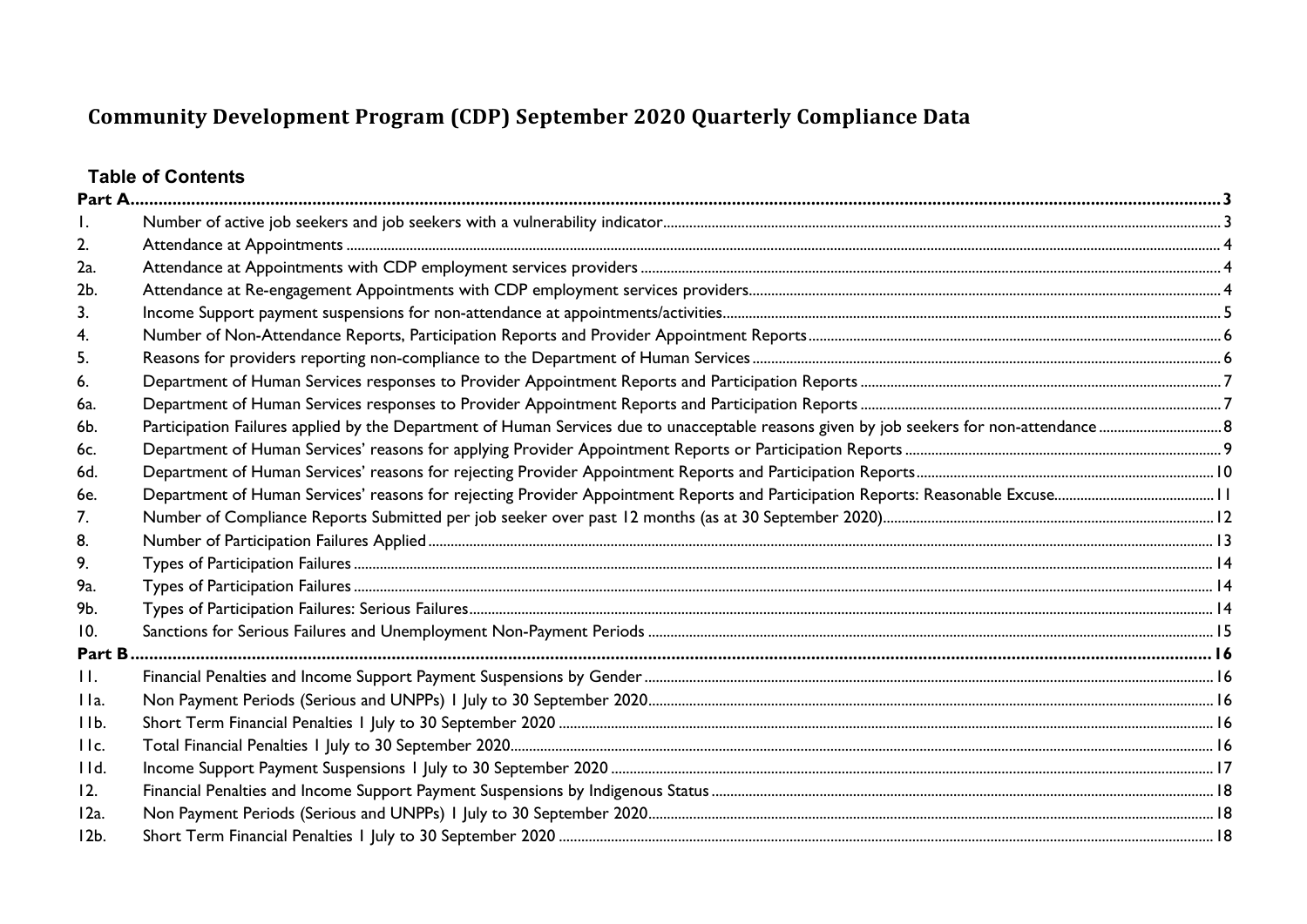| 12c.       |  |
|------------|--|
| 12d.       |  |
| 13.        |  |
| 13a.       |  |
| 13b.       |  |
| 13c.       |  |
| 13d.       |  |
| 14.        |  |
| 14a.       |  |
| 14b.       |  |
| 14c.       |  |
| 14d.       |  |
| <b>15.</b> |  |
| 15a.       |  |
| 15b.       |  |
| 15c.       |  |
| 15d.       |  |
|            |  |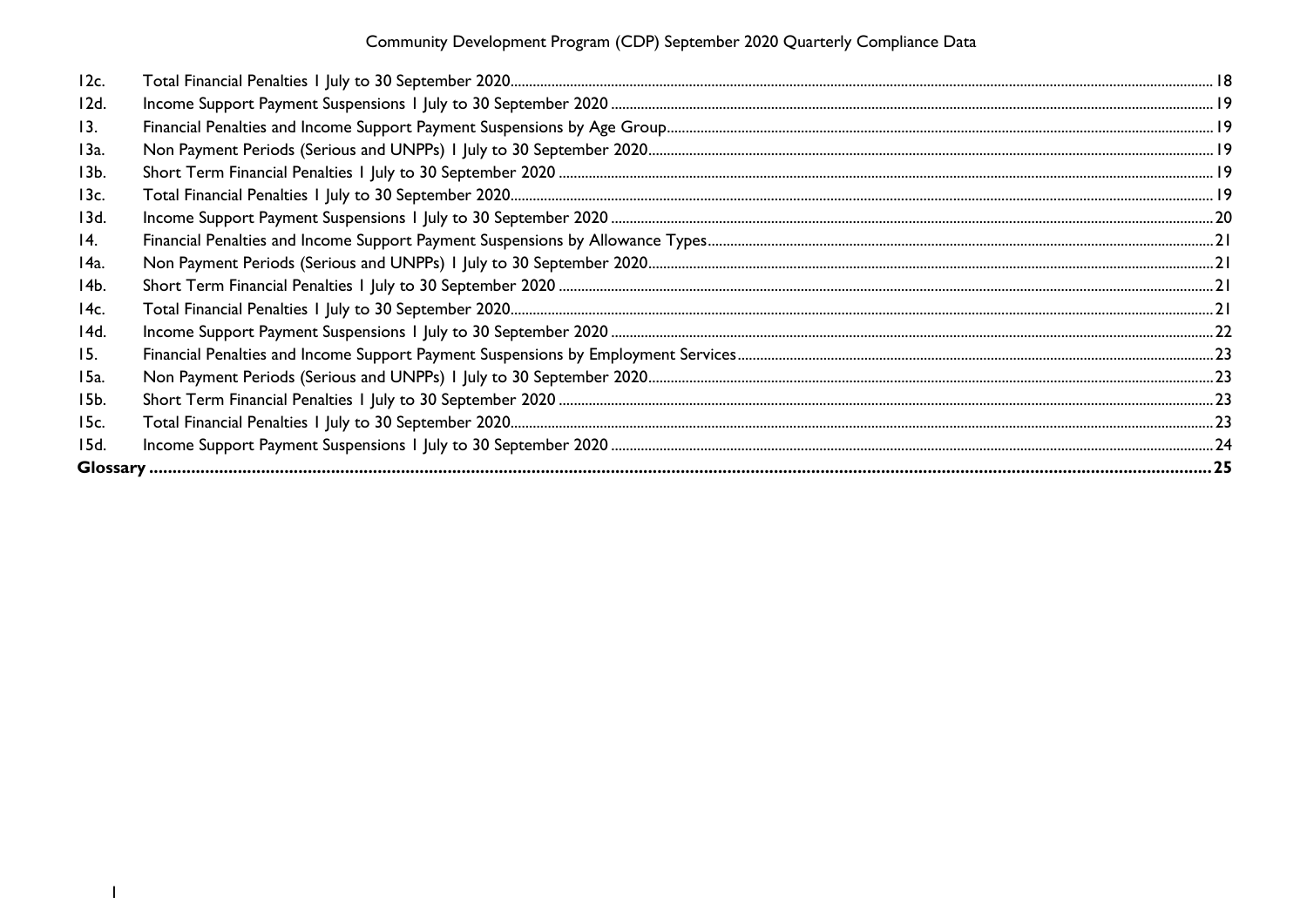The following tables contain compliance information for the Community Development Program (CDP), under the Job Seeker Compliance Framework (JSCF). This information has been produced continuously since the commencement of the CDP on 1 July 2015. From 1 July 2018, all job seekers in *jobactive*, Disability Employment Services and ParentsNext are subject to the Targeted Compliance Framework (TCF). The TCF does not apply to CDP.

Prior to 1 July 2018, this report contained a broader data set covering all employment programs under the JSCF. From 1 July 2018, this report contains CDP specific information only and is owned by the National Indigenous Australians Agency, based on data held in the CDP IT System by DESE on behalf of the NIAA.

TCF reporting is published separately by the Department of Education, Skills and Employment. Due to differences in the compliance frameworks, the information contained in this report is not directly comparable with any reporting undertaken for the TCF.

#### **Terms of use**

**The NIAA takes seriously its obligations to protect the personal information of those about whom it holds information. Information is published in accordance with the [NIAA Privacy Policy](https://www.niaa.gov.au/pmc/who-we-are/accountability-and-reporting/privacy-policy) .** 

**You may use this information to the extent permitted by, and provided that you comply with:**

- **• these terms of use**
- **• any additional terms and conditions as specified by the NIAA from time to time**
- **• any applicable obligations under the Privacy Act 1988**

**By accessing the information contained in this report, you:** 

- **• must not attempt to use this information to re-identify, or attempt to re-identify, any individual to whom the information relates;**
- **• must promptly notify the NIAA if you become aware that any individual can be identified from the information in the report, or as a result of publication of the report; and**
- **• if you become aware of the identity of any individual as a result of publication of the report, you must not use or disclose that information, for any reason, without the written approval of the NIAA.**

## **Disclaimer**

**Whilst the NIAA makes all attempts to ensure the information contained in this report is accurate and current, the NIAA recommends that users exercise their own skill and care with respect to their use of these reports and that users carefully evaluate the accuracy, currency, completeness and relevance of the material in these reports for their purposes. The NIAA does not guarantee, and accepts no legal liability arising from or connected to, the accuracy, currency or completeness of any material contained in these reports.**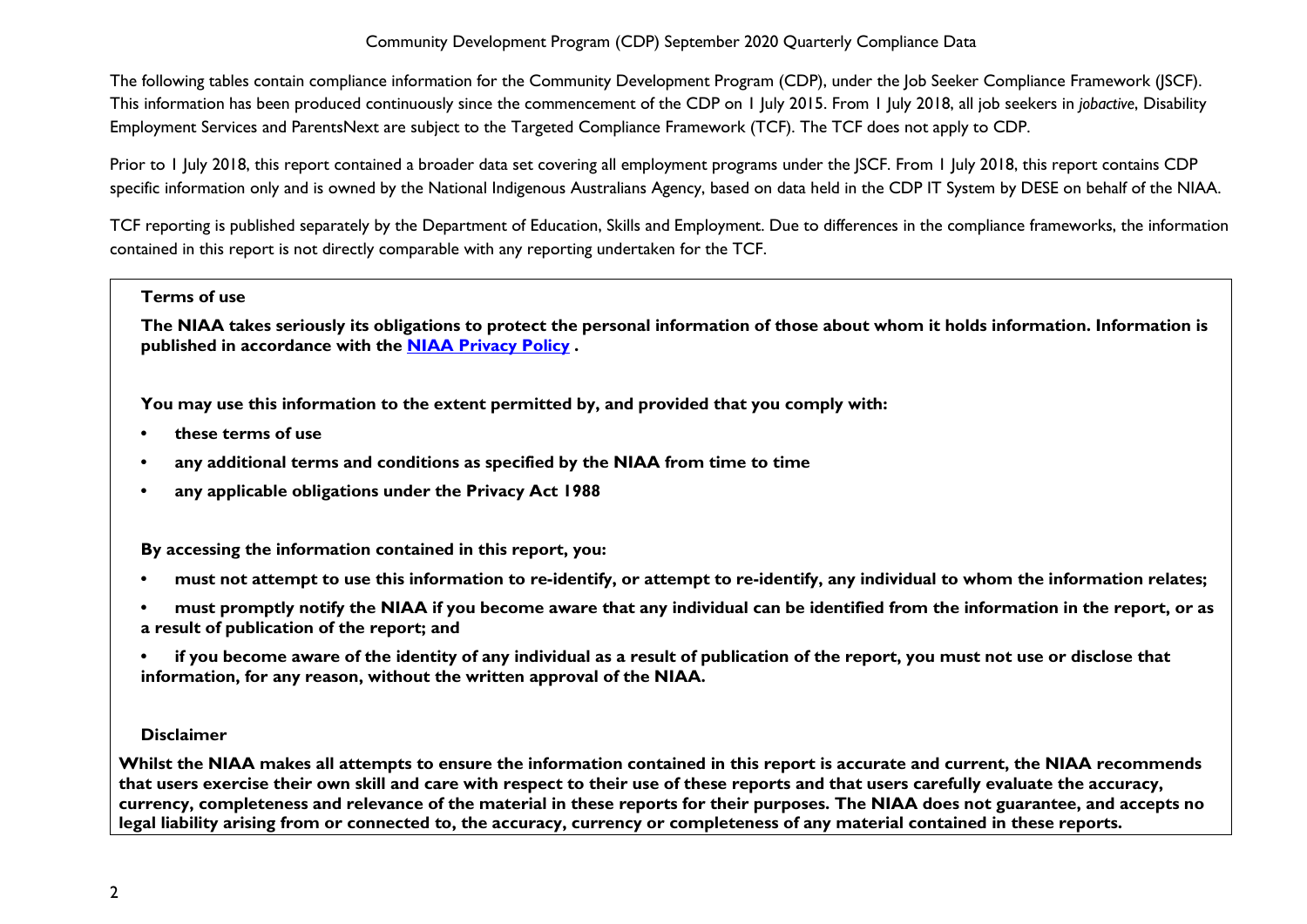# <span id="page-3-1"></span><span id="page-3-0"></span>**Part A**

## **1. Number of active job seekers and job seekers with a vulnerability indicator as at 30 September 2020**

| <b>Active CDP job seekers</b> | Number of CDP job seekers with a vulnerability<br>indicator | % of all CDP job seekers with a vulnerability<br>indicator |
|-------------------------------|-------------------------------------------------------------|------------------------------------------------------------|
| 39,166                        | 3,376                                                       | 9%                                                         |

'Active CDP job seekers' comprises 'Active job seekers' who currently need to use employment services or the Transition to Work (TTW) Service), as well as 'Other job seekers' who have a 'Temporary exemption', 'Reduced work capacity' or are undertaking an 'Approved activity' – refer to 'Glossary' for further explanation of these terms.

Note: TTW participants are not subject to the same job seeker compliance framework as other activity tested job seekers, therefore they are not included elsewhere in this report.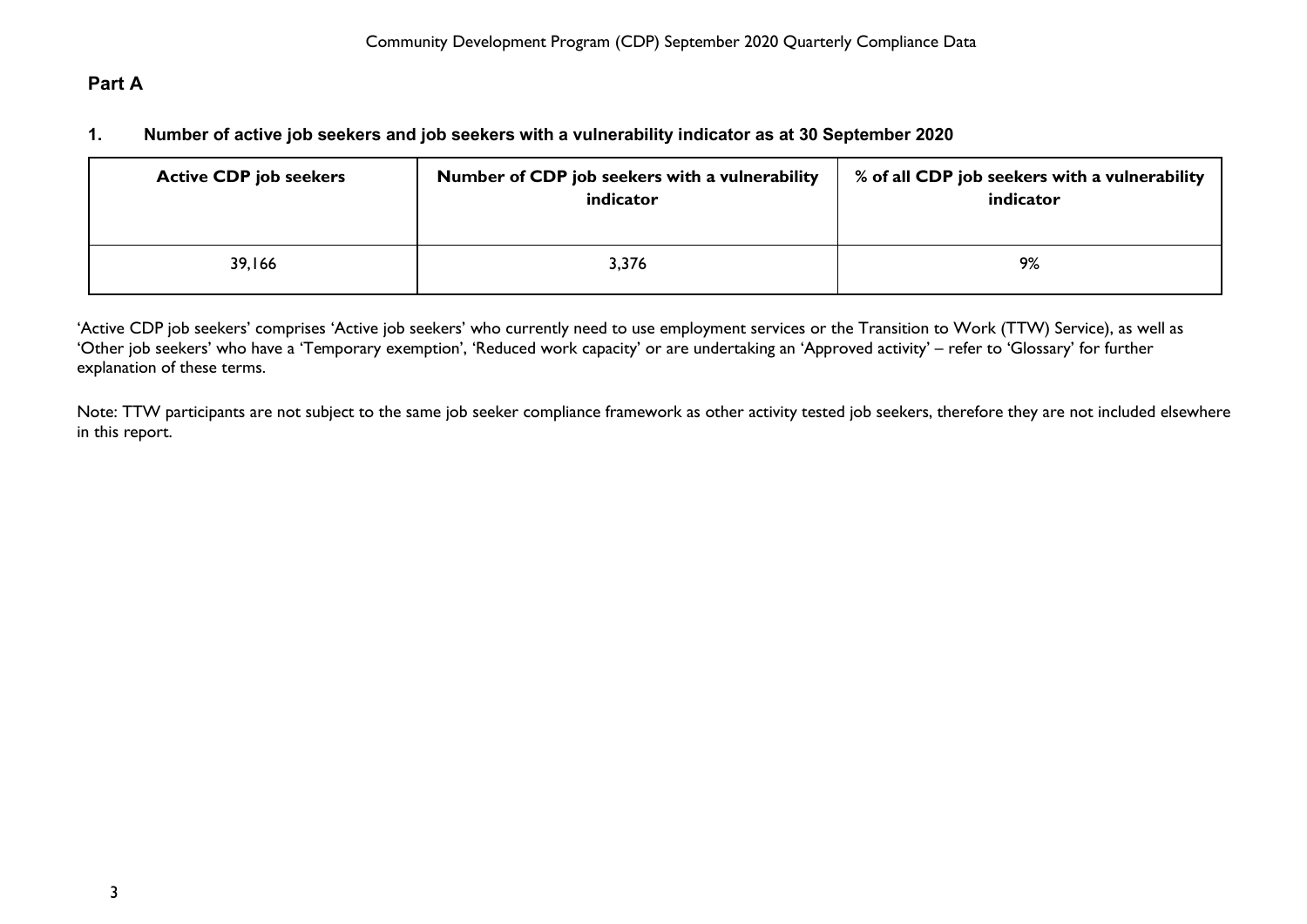## <span id="page-4-0"></span>**2. Attendance at Appointments**

# <span id="page-4-1"></span>*2a. Attendance at Appointments with CDP employment services providers 1 July to 30 September 2020*

| <b>Attendance</b>                                  | <b>Number</b> | Percent |
|----------------------------------------------------|---------------|---------|
| <b>Appointments attended</b>                       | 50,786        | 40%     |
| Appointments not attended - with a valid reason    | 75,455        | 60%     |
| Appointments not attended – with an invalid reason | 70            | $<$ I%  |
| Appointments not attended – discretion             | 150           | $<$ I%  |
| Appointments not attended - total                  | 75,675        | 60%     |
| <b>Total Appointments</b>                          | 126,461       | 100%    |

## <span id="page-4-2"></span>*2b. Attendance at Re-engagement Appointments with CDP employment services providers 1 July to 30 September 2020*

| <b>Attendance</b>                                | <b>Number</b> | <b>Percent</b> |
|--------------------------------------------------|---------------|----------------|
| Appointments attended - total                    | $20$          | <b>NP</b>      |
| Appointments not attended with a valid reason    | $20$          | <b>NP</b>      |
| Appointments not attended with an invalid reason |               | 0%             |
| Appointments not attended - total                | $20$          | <b>NP</b>      |
| <b>Total Appointments</b>                        | $20$          | 100%           |

This table includes re-engagement appointments where reconnection was required following a missed appointment with an employment services provider.

The "not attended" result of "Discretion" is not available to employment services providers for this type of appointment.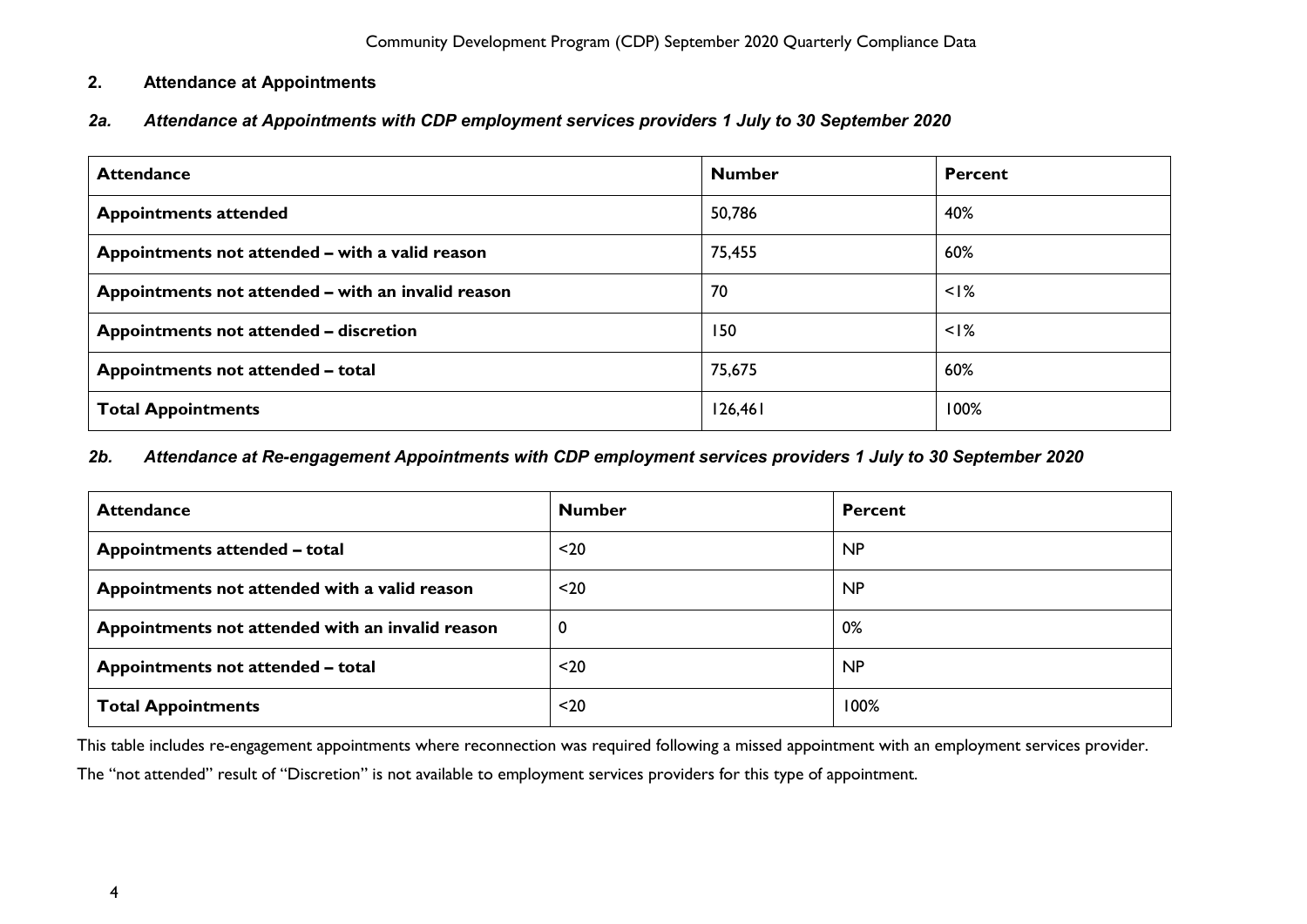### <span id="page-5-0"></span>**3. Income Support payment suspensions for non-attendance at appointments/activities 1 July to 30 September 2020**

| Number of income support payment<br>suspensions for job seekers missing<br>appointment with their provider or third<br>party | Number of income support payment suspensions for job<br>seekers following disengagement from an activity | <b>Total Income Support Payment</b><br><b>Suspensions</b> |
|------------------------------------------------------------------------------------------------------------------------------|----------------------------------------------------------------------------------------------------------|-----------------------------------------------------------|
| 60                                                                                                                           |                                                                                                          | 60                                                        |

This table is a count of all participation payment suspensions applied as a result of providers submitting:

- − Non-Attendance Reports for non-attendance at a provider appointment (see note to Table 5); or
- − Participation Reports for non-attendance at a third party appointment (such as an initial appointment with a Work for the Dole Host or Skills for Employment and Education provider) or disengagement from an activity.

Where an income support payment suspension has started it will continue until it is lifted, which is usually when a job seeker attends the appointment.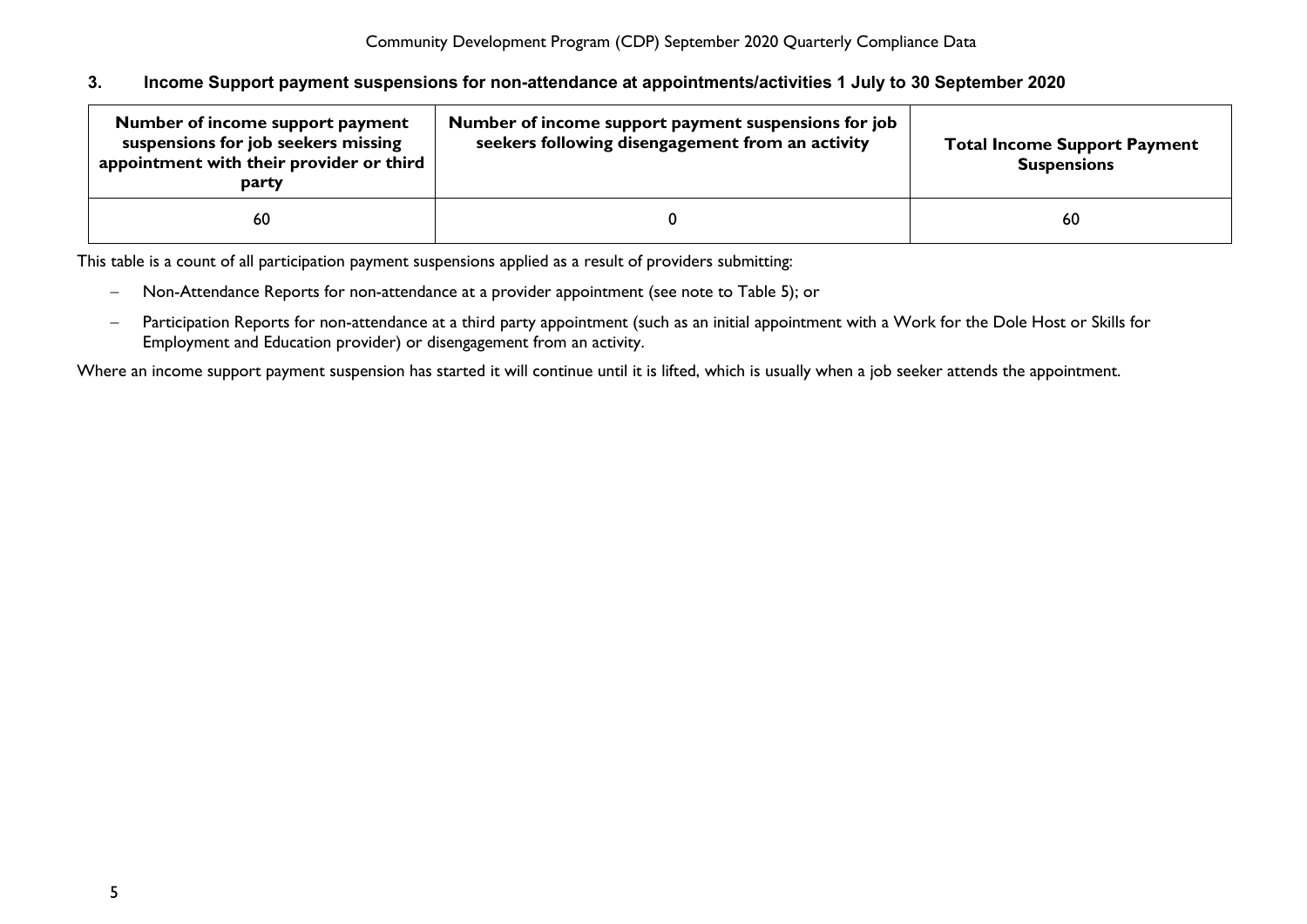## <span id="page-6-0"></span>**4. Number of Non-Attendance Reports, Participation Reports and Provider Appointment Reports 1 July to 30 September 2020**

| Number of                     | Number of Non-Attendance Reports as a % of non- | <b>Number of Participation Reports and</b> |
|-------------------------------|-------------------------------------------------|--------------------------------------------|
| <b>Non-Attendance Reports</b> | attended appointments without a valid reason    | <b>Provider Appointment Reports</b>        |
|                               | 32%                                             |                                            |

Non-Attendance Reports may be used by providers, after first attempting to contact the job seeker, to report to the Department of Human Services where a job seeker fails to attend a provider appointment without giving prior notice of a valid reason.

Once received by the Department of Human Services, a Non-Attendance Report will trigger an income support payment suspension which will generally remain in place until the job seeker attends a re-engagement appointment. Submission of a Non-Attendance Report by a provider does not require the Department of Human Services to investigate whether a participation failure has occurred.

"Number of Non-Attendance Reports as a % of non-attended appointments" is the number of submitted Non-Attendance Reports as a proportion of the number of provider appointments not attended during the quarter (excluding where the provider considered the job seeker had a reasonable excuse for their non-attendance – i.e. 'Valid Reason').

Provider Appointment Reports were introduced on 1 July 2015. A provider submits a Provider Appointment Report when they want the Department of Human Services to investigate whether a 'Non-Attendance Failure' should be applied. In the above table, Provider Appointment Reports have been grouped with Participation Reports for Connection, Reconnection, No Show No Pay and Serious Failures for refusing to accept or commence in a suitable job (i.e. those Participation Reports which are directly submitted by providers to the Department of Human Services for investigation).

Participation Reports can also be submitted for non-appointment related reasons. As such, the number of Provider Appointment Reports and Participation Reports is not expressed "as a percentage of non-attended appointments".

## <span id="page-6-1"></span>**5. Reasons for providers reporting non-compliance to the Department of Human Services 1 July to 30 September 2020**

| <b>Reasons</b>                                              | <b>Number</b>  | <b>Percent</b> |
|-------------------------------------------------------------|----------------|----------------|
| Failure to attend provider appointment and<br>other reasons | $\overline{0}$ | 0%             |
| <b>Failure to attend activity</b>                           |                | 0%             |
| Total for all reasons                                       |                | 0%             |

This table includes a count of all Non-Attendance Reports, Provider Appointment Reports and Participation Reports.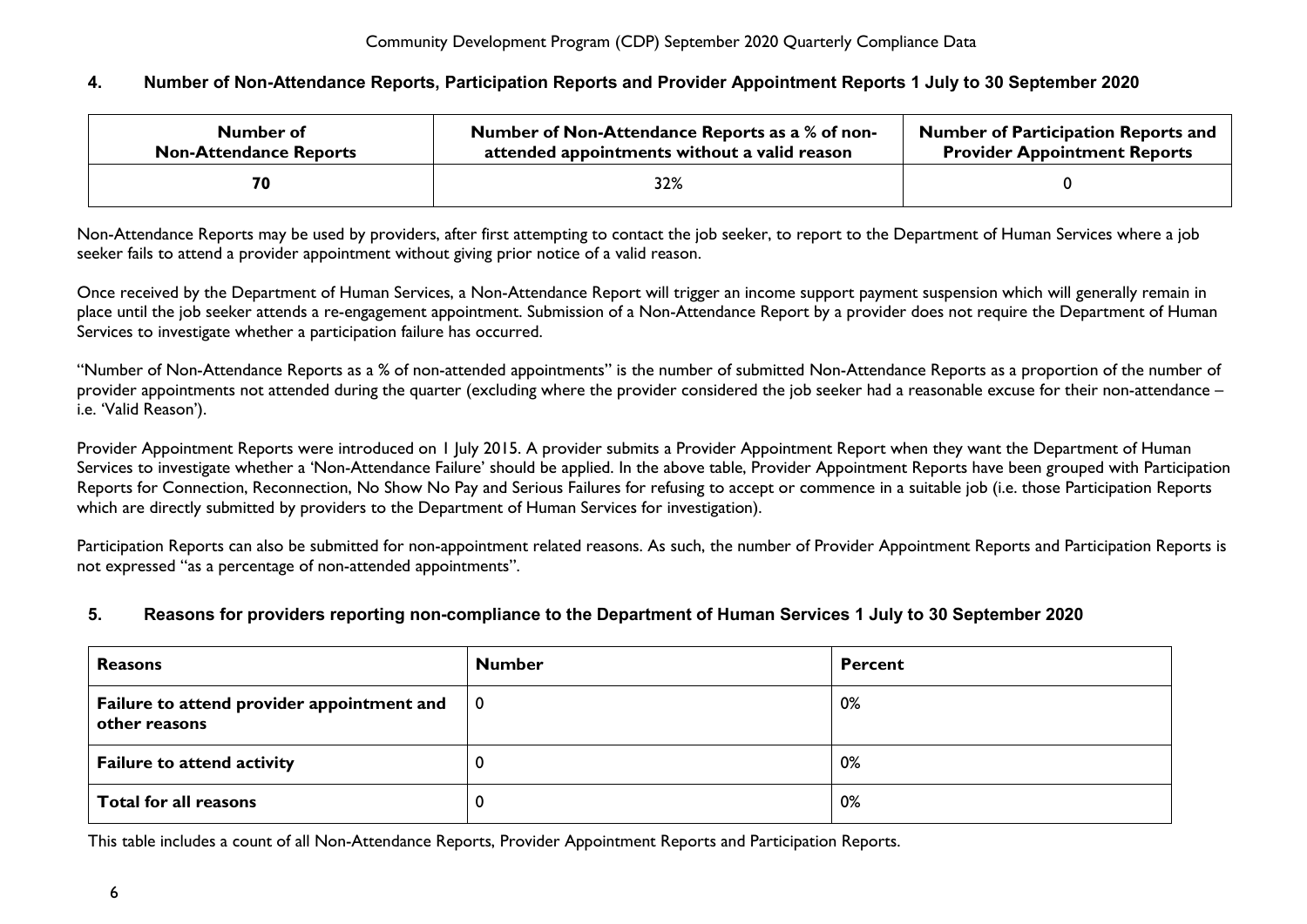# <span id="page-7-0"></span>**6. Department of Human Services responses to Provider Appointment Reports and Participation Reports**

<span id="page-7-1"></span>*6a. Department of Human Services responses to Provider Appointment Reports and Participation Reports 1 July to 30 September 2020*

| <b>Responses to Provider Appointment and</b><br><b>Participation Reports</b>          | <b>Number</b> | <b>Percent</b> |
|---------------------------------------------------------------------------------------|---------------|----------------|
| Participation Failure imposed (Applied)                                               | U             | 0%             |
| <b>Participation Failure not imposed (Rejected)</b> $\begin{pmatrix} 0 \end{pmatrix}$ |               | 0%             |
| <b>Total reports</b>                                                                  |               | 0%             |

Participation Reports and Provider Appointment Reports are rejected if the Department of Human Services determines that the job seeker gave prior notice of a reasonable excuse for their failure to attend an appointment or had a reasonable excuse but was unable to give prior notice. Although Non-Attendance Reports are also used to report non-compliance and can be found to be invalid (for example, the job seeker was not on payment at the time of their non-attendance), the Department of Human Services is not required to determine whether or not the job seeker had a reasonable excuse for their non-attendance because no participation failure can be applied. For this reason, Non-Attendance Reports, which are used to report non-attendance at provider appointments, are not included in this table because they do not result in a Participation Failure under the compliance framework and simply delay a job seeker's income support payment rather than resulting in a penalty.

Figures for "Participation Failure imposed" may differ from figures for "Total Failures" in Table 9a because the above table only includes failures that are reported via a Provider Appointment Report or Participation Report from a provider; that is, Non-Attendance Failures, Connection, Reconnection, No Show No Pay, and Serious Failures for refusing to accept or commence in a suitable job. Provider Appointment Reports and Participation Reports are not directly submitted for Serious Failures due to persistent non-compliance as these are determined following a Comprehensive Compliance Assessment (CCA). Unemployment Non Payment Periods (UNPPs) are also excluded from the table as the majority of UNPPs are initiated by the Department of Human Services prior to the job seeker commencing in employment services. Table 10 includes Serious Failures for persistent non-compliance as well as UNPPs.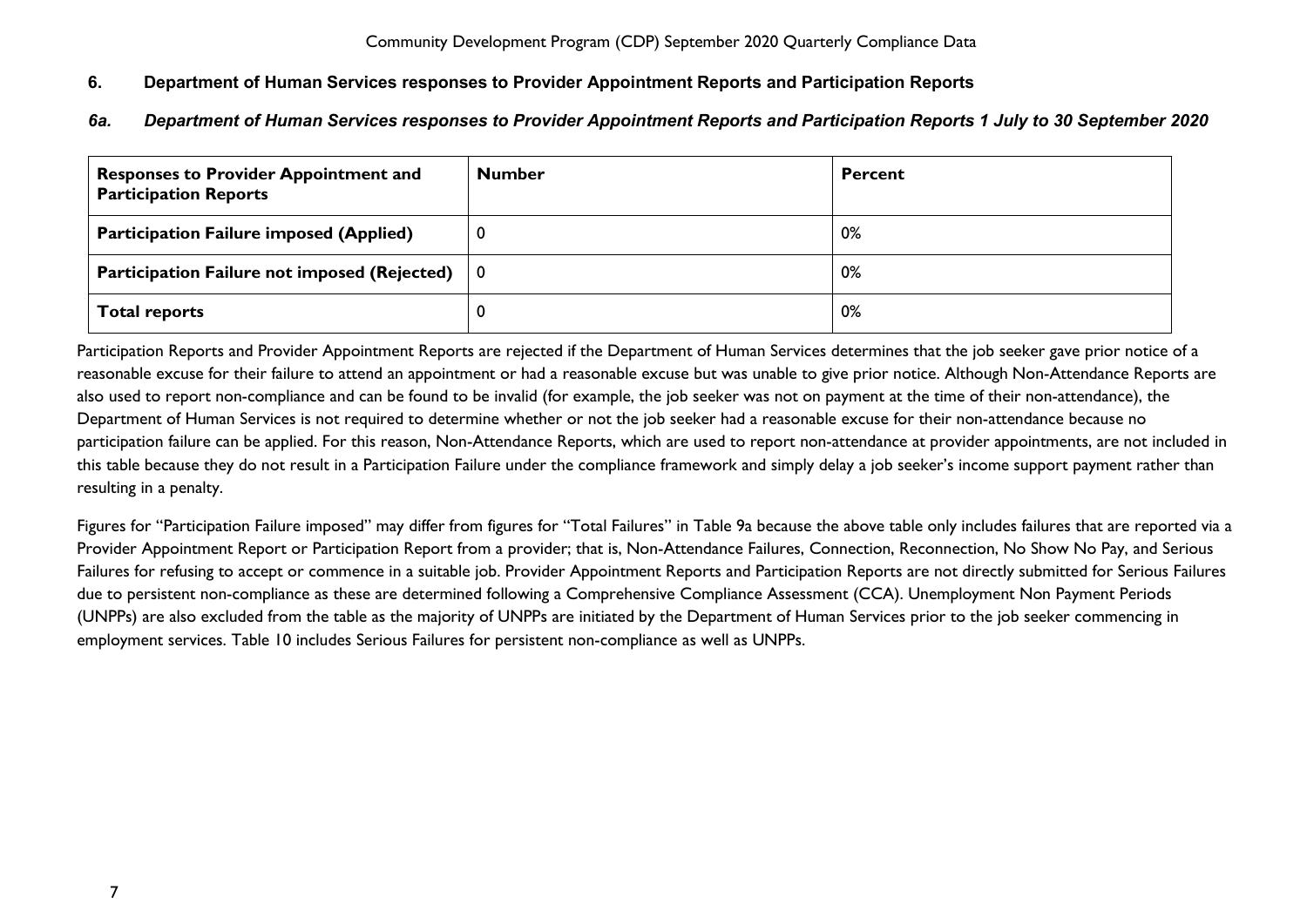| <b>Reason Participation Failure Applied</b>                 | <b>Number Participation Failures</b> | % of All Participation Failures Applied |
|-------------------------------------------------------------|--------------------------------------|-----------------------------------------|
| Job seeker error                                            | 0                                    | 0%                                      |
| Manageable or unproven medical issue                        | 0                                    | 0%                                      |
| Job seeker chose not to participate                         | 0                                    | 0%                                      |
| Job seeker denied being notified                            | 0                                    | 0%                                      |
| Foreseeable or unacceptable activity prevented compliance   | 0                                    | 0%                                      |
| Personal matter                                             | 0                                    | 0%                                      |
| Transport difficulties - insufficient to prevent compliance | 0                                    | 0%                                      |
| Cultural/ language issues                                   | 0                                    | 0%                                      |
| Job seeker considered work offered was unsuitable           | 0                                    | 0%                                      |
| No reason offered                                           | 0                                    | 0%                                      |
| Reason not recorded                                         | 0                                    | 0%                                      |
| Reasonable excuse but no prior notice                       | $\mathbf 0$                          | 0%                                      |
| Total                                                       | 0                                    | 0%                                      |

# <span id="page-8-0"></span>*6b. Participation Failures applied by the Department of Human Services due to unacceptable reasons given by job seekers for non-attendance 1 July to 30 September 2020*

This table breaks down the data included in the "Participation Failure imposed' column of the previous overview table by the reason the job seeker gave for their failure. Reasons are recorded where the failure is for non-attendance at appointments with the Department of Human Services, third party appointments, with employers or for non-attendance at activities.

Non-Attendance Reports, which are used to report non-attendance at provider appointments, are not included in this table because they do not result in a Participation Failure under the compliance framework and simply delay a job seeker's income support payment rather than resulting in a penalty. Because of this, the job seeker's reason for non-attendance is not sought or recorded by the Department of Human Services

The Department of Human Services is required under legislation to determine each case on its merits and to consider whether or not the job seeker's personal circumstances affected their ability to comply or to give prior notice of their inability to comply for each incidence of non-attendance. This table gives the types of excuses that job seekers provided to the Department of Human Services and which the Department of Human Services did not accept as reasonable in the specific circumstances of each case. In these instances, the Department of Human Services' decision-maker has determined that the circumstances described by the job seeker did not impact sufficiently on the job seeker's capacity to attend the appointment or activity at the scheduled time or there is no evidence to support the job seeker's reason for non-attendance or failure to give prior notice.

Note: Discrepancies may occur between the sum of component percentages and the total percentage, due to rounding.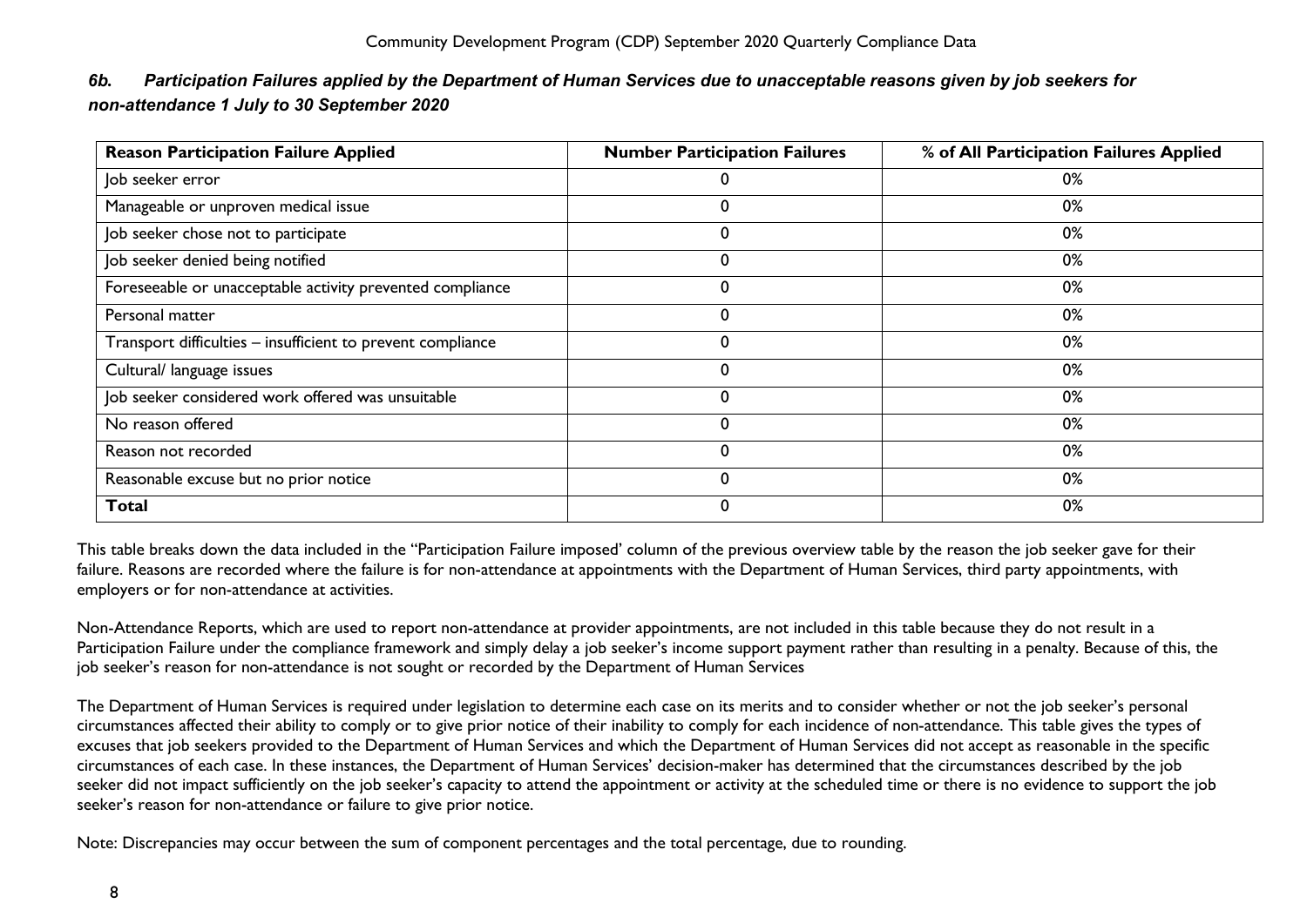<span id="page-9-0"></span>

| 6c. |                   | Department of Human Services' reasons for applying Provider Appointment Reports or Participation Reports 1 July to |
|-----|-------------------|--------------------------------------------------------------------------------------------------------------------|
|     | 30 September 2020 |                                                                                                                    |

| Prior notice of reasonable excuse for non-<br>attendance required | <b>Number</b> | <b>Percent</b> |
|-------------------------------------------------------------------|---------------|----------------|
| Prior notice not given - reasonable excuse                        | 0             | 0%             |
| Prior notice not given - no reasonable<br>excuse                  | 0             | 0%             |
| Prior notice given or not relevant, but no<br>reasonable excuse   | 0             | 0%             |
| <b>Total Applied</b>                                              | $\bf{0}$      | 0%             |

Where a job seeker is unable to attend an appointment or activity they must give prior notice of their reason for not being able to attend, where it is reasonable to expect them to do so. If they fail to do so, a penalty may be applied regardless of the reason for non-attendance. Job seekers can therefore have penalties applied where:

- − they failed to give prior notice of a reasonable excuse for not attending an appointment or activity;
- − they gave prior notice but their excuse was not accepted by the Department of Human Services as reasonable; or
- − where there was no requirement to give prior notice (because the failure did not relate to attendance for example, a failure to enter into a Job Plan) but the job seeker had no reasonable excuse for their action.

Non-Attendance Reports, which are used to report non-attendance at provider appointments (which constitute the bulk of appointment types) are not included in this table because they do not result in a Participation Failure under the compliance framework. Instead they delay a job seeker's income support payment rather than result in a penalty. Because of this, whether or not the job seeker had a reasonable excuse is not investigated or recorded by the Department of Human Services.

Since 1 July 2015, a provider will submit a Provider Appointment Report if they want to recommend to the Department of Human Services that a penalty be applied for the job seeker's non-attendance. The Department of Human Services will investigate the job seeker's non-compliance and determine if a Non-Attendance Failure should be applied.

Note: Discrepancies may occur between the sum of component percentages and the total percentage, due to rounding.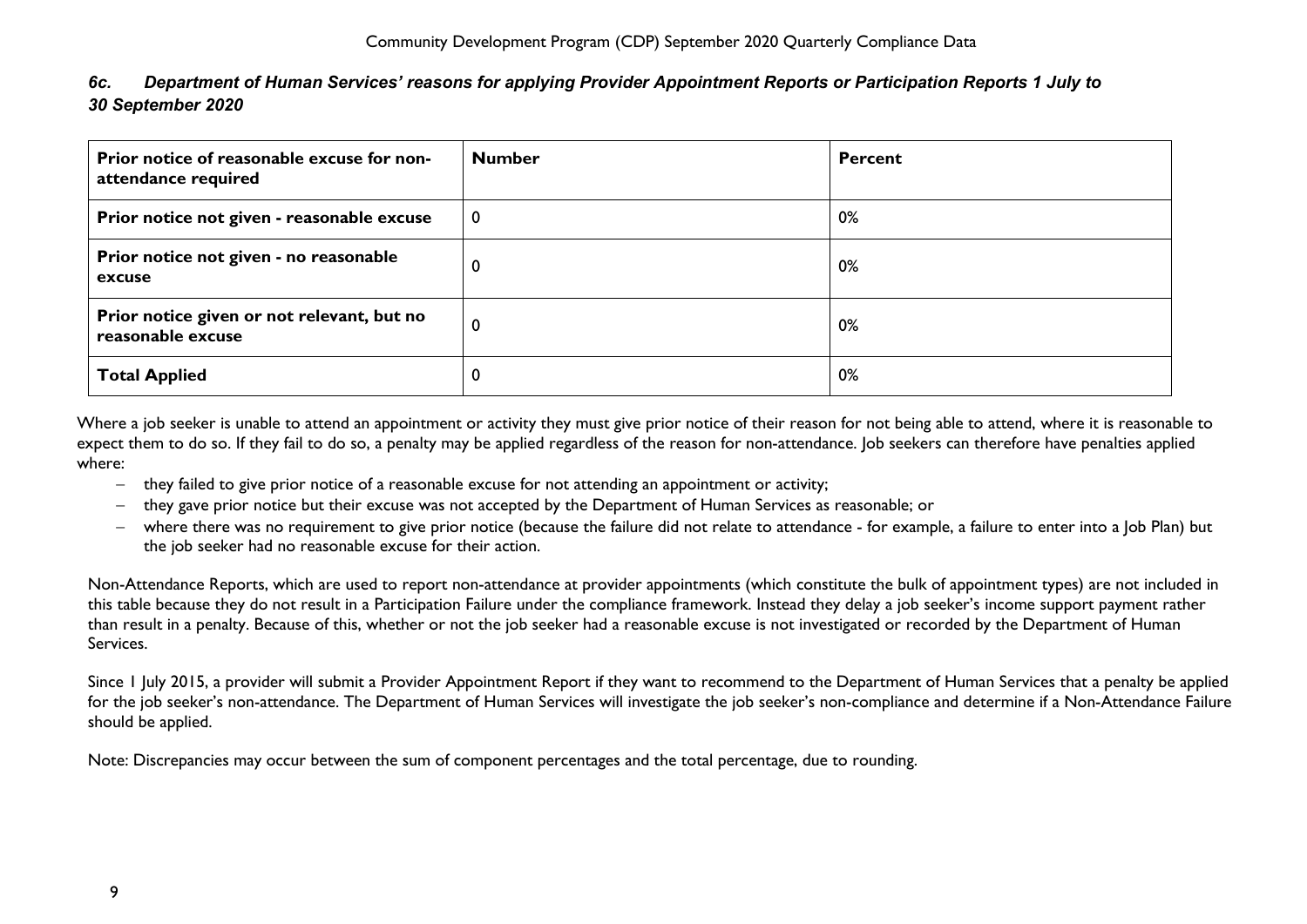<span id="page-10-0"></span>

| 6d. Department of Human Services' reasons for rejecting Provider Appointment Reports and Participation Reports 1 July to |
|--------------------------------------------------------------------------------------------------------------------------|
| 30 September 2020                                                                                                        |

| <b>Reasons for rejecting Provider Appointment</b><br>and Participation Reports                                       | <b>Number</b> | <b>Percent</b> |
|----------------------------------------------------------------------------------------------------------------------|---------------|----------------|
| Job seeker had reasonable excuse                                                                                     | 0             | 0%             |
| <b>Procedural errors: All types</b>                                                                                  | 0             | 0%             |
| Procedural errors relating to sub-category<br>"Nature of requirements"                                               | 0             | 0%             |
| Procedural errors relating to sub-category<br>"Notifying requirements"                                               | 0             | 0%             |
| Procedural errors relating to sub-category<br>"Submitting Provider Appointment Reports<br>and Participation Reports" | 0             | 0%             |
| <b>Total Rejections</b>                                                                                              | 0             | 0%             |

Non-Attendance Reports, which are used to report non-attendance at provider appointments where no prior notice of a valid reason was given, are not included in this table because they do not result in a Participation Failure under the compliance framework. Instead they delay a job seeker's income support payment rather than result in a penalty. Because of this, whether or not the job seeker had a reasonable excuse is not investigated or recorded by the Department of Human Services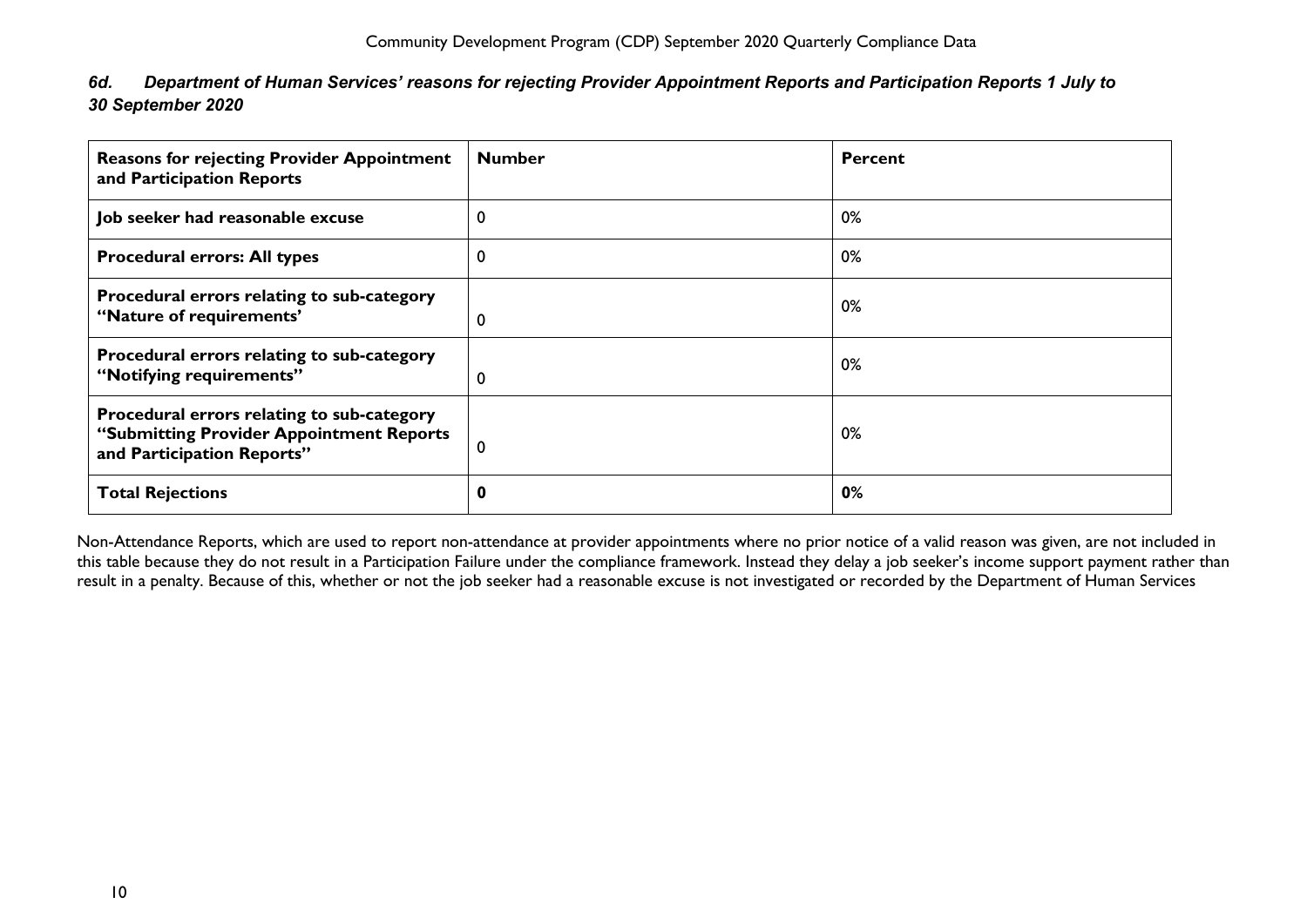| <b>Reasonable excuse</b>       | <b>Percent</b> |
|--------------------------------|----------------|
| Medical reason - A             | 0%             |
| Medical reason - B             | 0%             |
| Other acceptable activity      | 0%             |
| <b>Personal crisis</b>         | 0%             |
| <b>Caring responsibilities</b> | 0%             |
| <b>Homelessness</b>            | 0%             |
| <b>Transport difficulties</b>  | 0%             |
| Cultural/language issues       | 0%             |
| <b>Other</b>                   | 0%             |

<span id="page-11-0"></span>*6e. Department of Human Services' reasons for rejecting Provider Appointment Reports and Participation Reports: Reasonable Excuse 1 July to 30 September 2020*

Percentages in this table represent the proportion of all Provider Appointment Reports and Participation Reports rejected. Each row equals the "Total reasonable excuse" percentage, rather than adding up to 100%. Discrepancies may occur between the sum of component percentages and the total percentage, due to rounding.

Medical reason A – means that a medical reason prevented the job seeker from complying with the requirement but the job seeker did not provide specific evidence relating to the particular incident.

Medical reason B – means that a medical reason prevented the job seeker from complying with the requirement and the job seeker provided specific evidence relating to the particular incident.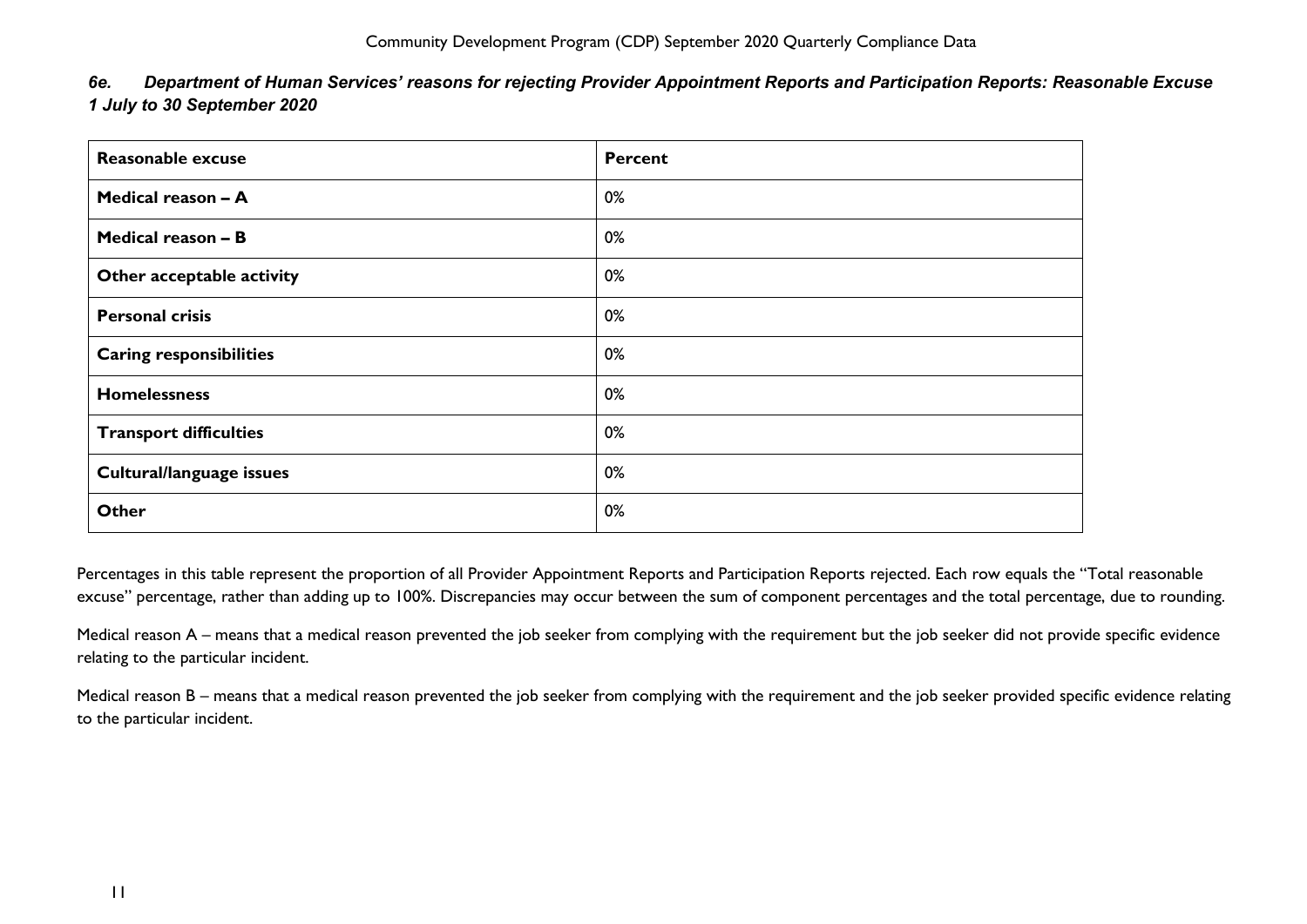| <b>Number of PRs, NARs or PARs per</b><br>job seeker | Number of all job seekers | % of all job seekers | % of PRs, NARs or PARs |
|------------------------------------------------------|---------------------------|----------------------|------------------------|
|                                                      | 20,588                    | 52.6%                | N/A                    |
|                                                      | 4,299                     | 11.0%                | 4.1%                   |
|                                                      | 2,774                     | 7.1%                 | 5.3%                   |
|                                                      | 2,091                     | 5.3%                 | 6.0%                   |
|                                                      | <b>1,685</b>              | 4.3%                 | 6.5%                   |
| $5+$                                                 | 7,729                     | 19.7%                | 78.0%                  |
| <b>Total</b>                                         | 39,166                    | 100%                 | 100%                   |

# <span id="page-12-0"></span>**7. Number of Compliance Reports Submitted per job seeker over past 12 months (as at 30 September 2020)**

This table shows the number and percentage of job seekers who have not been reported for non-compliance and the number and percentage that have been reported, either through a Participation Report, Non-Attendance Report and/or Provider Appointment Report, on one or multiple occasions.

A Provider Appointment Report must be preceded by a Non-Attendance Report; however, every Non-Attendance Report may not result in a Provider Appointment Report being submitted by a provider. When a Provider Appointment Report is submitted, the preceding Non-Attendance Report is not counted in the table above.

"Number of all job seekers" and "% of all job seekers" indicates the total number and proportion of all job seekers as at 30 September 2020 who received the specified number of Participation Reports, Provider Appointment Reports and/or Non-Attendance Reports over the preceding twelve months.

"% of PRs, NARs, or PARs" indicates the percentage of Participation Reports, Provider Appointment Reports and Non-Attendance Reports submitted in relation to each particular cohort of job seekers at 30 September 2020 during the preceding twelve month period (e.g. 78.0 per cent of all compliance reports submitted between 1 October 2019 and 30 September 2020 were submitted in relation to those job seekers who, as at 30 September 2020, had received five or more Participation Reports, Provider Appointment Reports and/or Non-Attendance Reports during the previous 12 months).

Note: Discrepancies may occur between the sum of component percentages and the total percentage, due to rounding.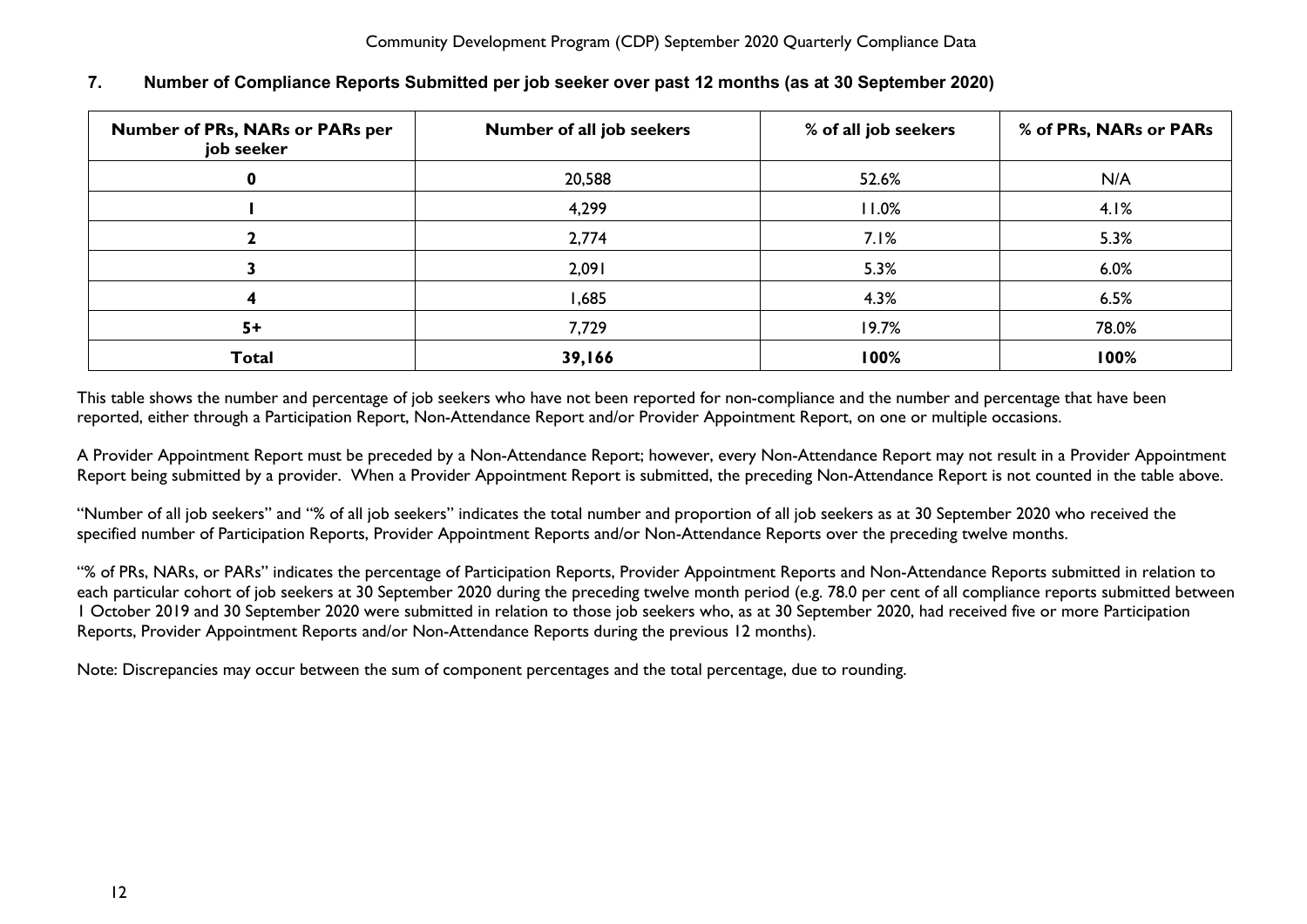## <span id="page-13-0"></span>**8. Number of Participation Failures Applied**

| <b>Number of Participation Failures</b><br>I July to 30 September 2020 | Number of job seekers with a Participation Failure<br>applied in past 12 months, as at 30 September 2020 | % of activity tested job seekers at 30 September<br>2020 with a Participation Failure in past 12<br>months |
|------------------------------------------------------------------------|----------------------------------------------------------------------------------------------------------|------------------------------------------------------------------------------------------------------------|
|                                                                        | 8,868                                                                                                    | 22.6%                                                                                                      |

"Number of Participation Failures" shown include applied Connection, Reconnection, No Show No Pay failures, Non-Attendance failures, and Serious Failures for persistent non-compliance or failing to accept or commence in a suitable job.

Participation Failures are applied where the Department of Human Services has assessed a Participation Report or a Provider Appointment Report and has determined under social security law that the job seeker did not have a reasonable excuse. The Department of Human Services then records the Participation Failure on the job seeker's record and this may or may not result in the application of a financial penalty, depending on the failure type.

Non-Attendance Reports, like Participation Reports, are a mechanism for providers to report non-compliance. However, the Department of Human Services does not consider reasonable excuse before actioning Non-Attendance Reports and they do not result in the application of a Participation Failure or penalty (only income support payment suspension). Unemployment Non Payment Periods (UNPPs) are also excluded from the table as the majority of UNPPs are initiated by the Department of Human Services prior to a job seeker commencing in employment services.

Figures for "Number of Participation Failures" during the quarter above may differ from the figures for "Participation Failures imposed" in Table 6a, as Table 6a does not include Serious Failures for persistent non-compliance.

"Number of job seekers with a Participation Failure applied in past 12 months" indicates the total number of job seekers as at 30 September 2020 who had at least one Participation Failure applied over the preceding twelve months.

The "% of job seekers with a Participation Failure applied in past 12 months" figure gives the "Number of job seekers with a Participation Failure applied in past 12 months" figure as a proportion of all activity tested job seekers at that point in time (i.e. 30 September 2020).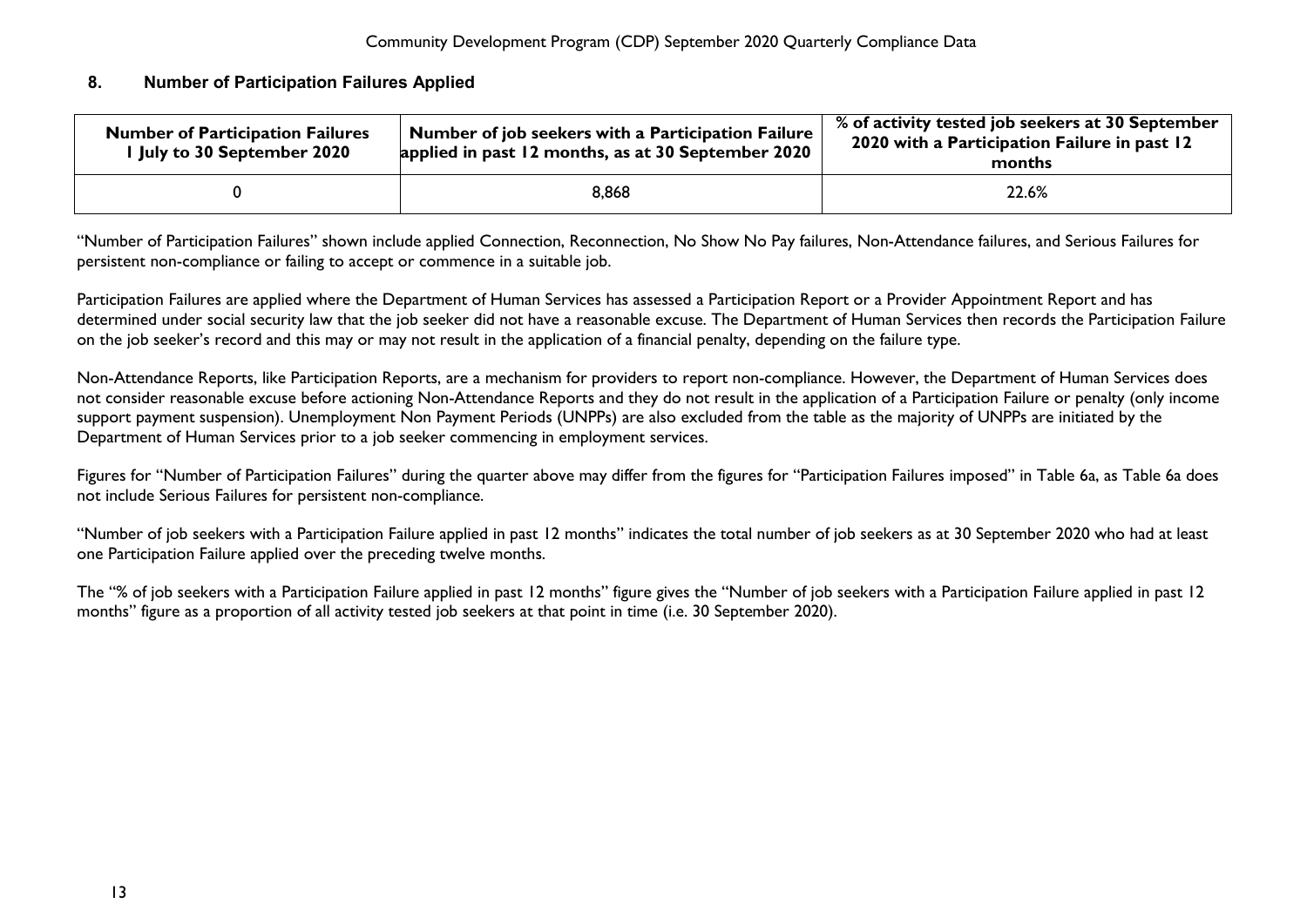## <span id="page-14-1"></span><span id="page-14-0"></span>**9. Types of Participation Failures**

## *9a***.** *Types of Participation Failures 1 July to 30 September 2020*

| Reason        | Connection<br>Failures | Reconnection<br><b>Failures</b> | <b>Non-Attendance Failures</b> | No Show No Pay<br><b>Failures</b> | <b>Serious Failures</b> | <b>Total Failures</b> |
|---------------|------------------------|---------------------------------|--------------------------------|-----------------------------------|-------------------------|-----------------------|
| <b>Number</b> |                        |                                 |                                |                                   |                         |                       |

"Total Failures" above includes applied Connection failures, Reconnection failures, Non-Attendance failures, No Show No Pay failures, and Serious Failures for refusing to accept or commence a suitable job, and for persistent non-compliance following a CCA. Unemployment Non Payment Periods (UNPPs) are excluded as the majority of UNPPs are initiated by the Department of Human Services prior to the job seeker commencing in employment services. For further explanation of the various failure types refer to the Glossary.

# <span id="page-14-2"></span>*9b. Types of Participation Failures: Serious Failures^ 1 July to 30 September 2020*

| Total Serious<br>Failures <sup>^^</sup> |
|-----------------------------------------|
| No.                                     |
| O                                       |

<sup>^</sup>The Department of Human Services undertake a CCA before determining if a job seeker has persistently failed to comply with their activity test requirements. A number of matters, set out in the *Social Security (Administration) (Persistent Non-compliance) (Employment) Determination 2015 (No. 1),* assist decision makers in deciding whether a job seeker has been persistently non-compliant.

^^Total serious failures includes persistent non-compliance, refused suitable job and did not commence suitable job.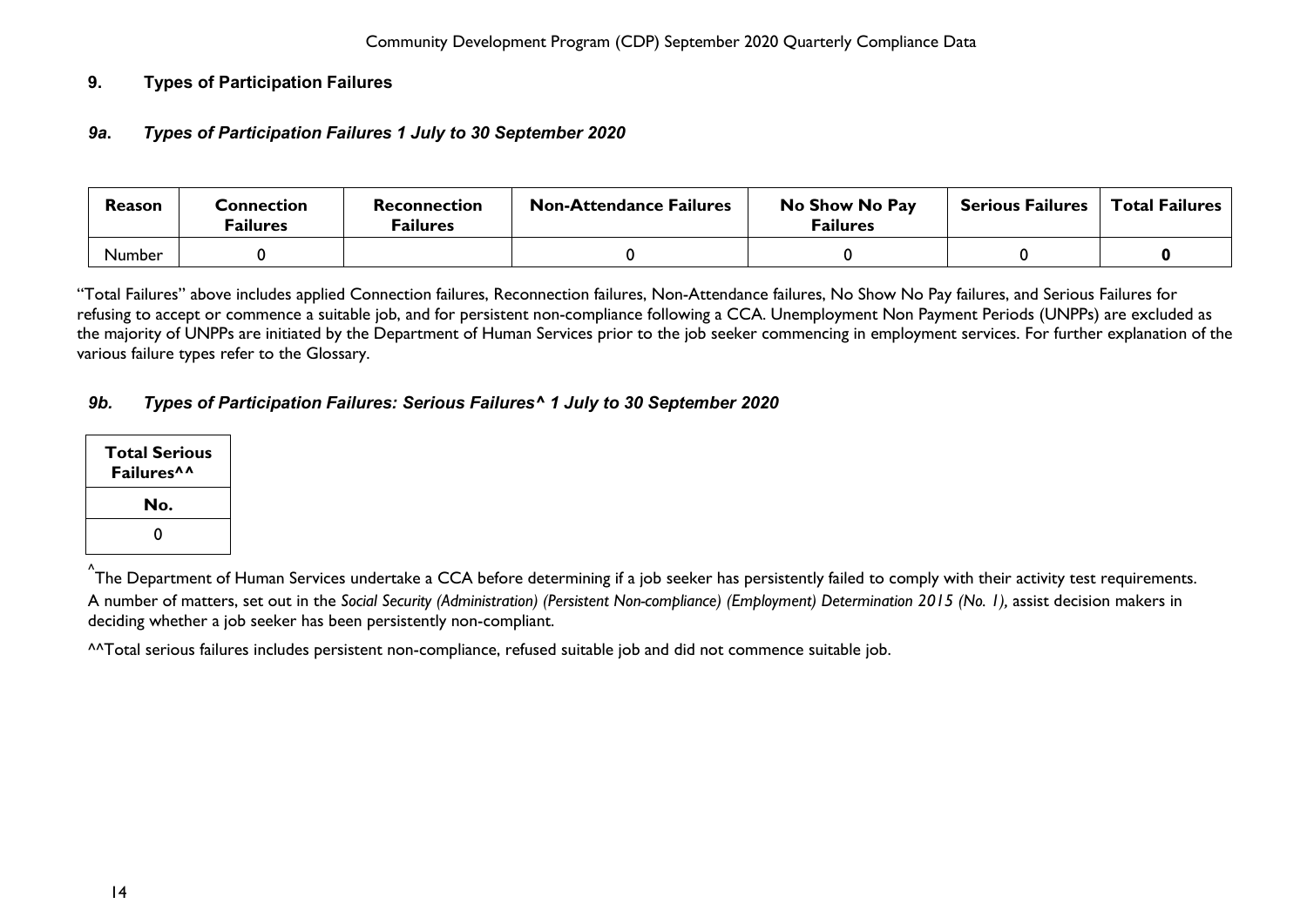# <span id="page-15-0"></span>**10. Sanctions for Serious Failures and Unemployment Non-Payment Periods 1 July to 30 September 2020**

| <b>Serious Failures</b>                                         | <b>Number</b> | <b>Percent</b> |
|-----------------------------------------------------------------|---------------|----------------|
| <b>Non-payment Period</b>                                       | 0             | 0%             |
| <b>Financial Penalty waived - Compliance</b><br><b>Activity</b> | 0             | 0%             |
| Financial Penalty waived - Financial Hardship $\vert 0 \vert$   |               | 0%             |
| <b>Total</b>                                                    | 0             | 0%             |

"Serious Failures and Unemployment Non-Payment Periods" shown are for refusing to accept or commence a suitable job, persistent non-compliance following a CCA, leaving a job voluntarily or dismissal due to misconduct.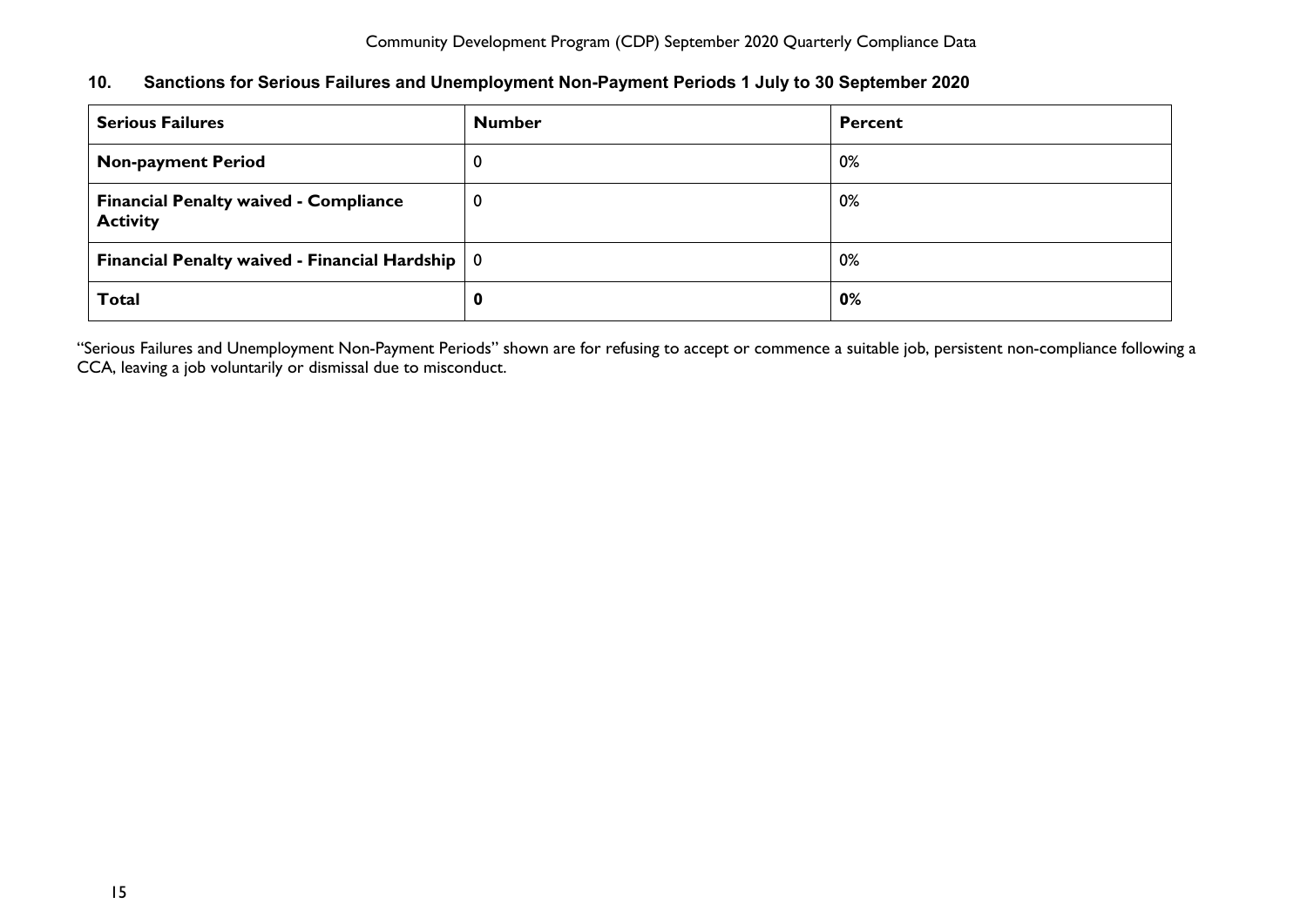# <span id="page-16-1"></span><span id="page-16-0"></span>**Part B**

## **11. Financial Penalties and Income Support Payment Suspensions by Gender**

# <span id="page-16-2"></span>*11a. Non Payment Periods (Serious and UNPPs) 1 July to 30 September 2020*

| <b>Non Payment Periods (Serious and</b><br><b>UNPPs)</b> | Male | Male % | Female | <b>Female</b> % | <b>Total</b> | Total % | <b>Financial</b><br><b>YTD</b> | <b>Financial</b><br><b>YTD%</b> |
|----------------------------------------------------------|------|--------|--------|-----------------|--------------|---------|--------------------------------|---------------------------------|
| <b>Sub Total NPPs</b>                                    |      | 0%     |        | 0%              |              | 0%      |                                | 0%                              |

## <span id="page-16-3"></span>*11b. Short Term Financial Penalties 1 July to 30 September 2020*

| <b>Short Term Financial Penalties (Non-</b><br>Attendance, Reconnection and NSNP) | <b>Male</b> | Male % | Female | Female % | Total | Total % | <b>Financial</b><br><b>YTD</b> | <b>Financial</b><br><b>YTD%</b> |
|-----------------------------------------------------------------------------------|-------------|--------|--------|----------|-------|---------|--------------------------------|---------------------------------|
| <b>Sub Total Short Term Financial Penalties</b>                                   |             | 0%     |        | 0%       |       | 0%      |                                | 0%                              |

## <span id="page-16-4"></span>*11c***.** *Total Financial Penalties 1 July to 30 September 2020*

| Male | Male % | <b>Female</b> | <b>Female</b> % | Total | Total % | <b>Financial</b><br>YTD | <b>Financial</b><br>YTD% |
|------|--------|---------------|-----------------|-------|---------|-------------------------|--------------------------|
|      | 0%     |               | 0%              |       | 0%      |                         | 0%                       |

Unemployment non-payment periods are generally for eight weeks. However, a person who has received Relocation Assistance to take up a job and voluntarily leaves this job without a reasonable excuse, or is dismissed for misconduct within the first six months, may be subject to a non-payment penalty period of 12 weeks. This penalty may also be applied if the job seeker accepts the job and relocates but does not commence employment.

Appointment related failures comprise of financial penalties for non-attendance at a provider or Department of Human Services (including CCA) appointment. Reconnection failures for not entering into a Job Plan can be applied when a job seeker does not attend an appointment with their provider then refuses to enter into a Job Plan at their re-engagement appointment. This refusal represents the job seeker's first refusal to enter into a Job Plan.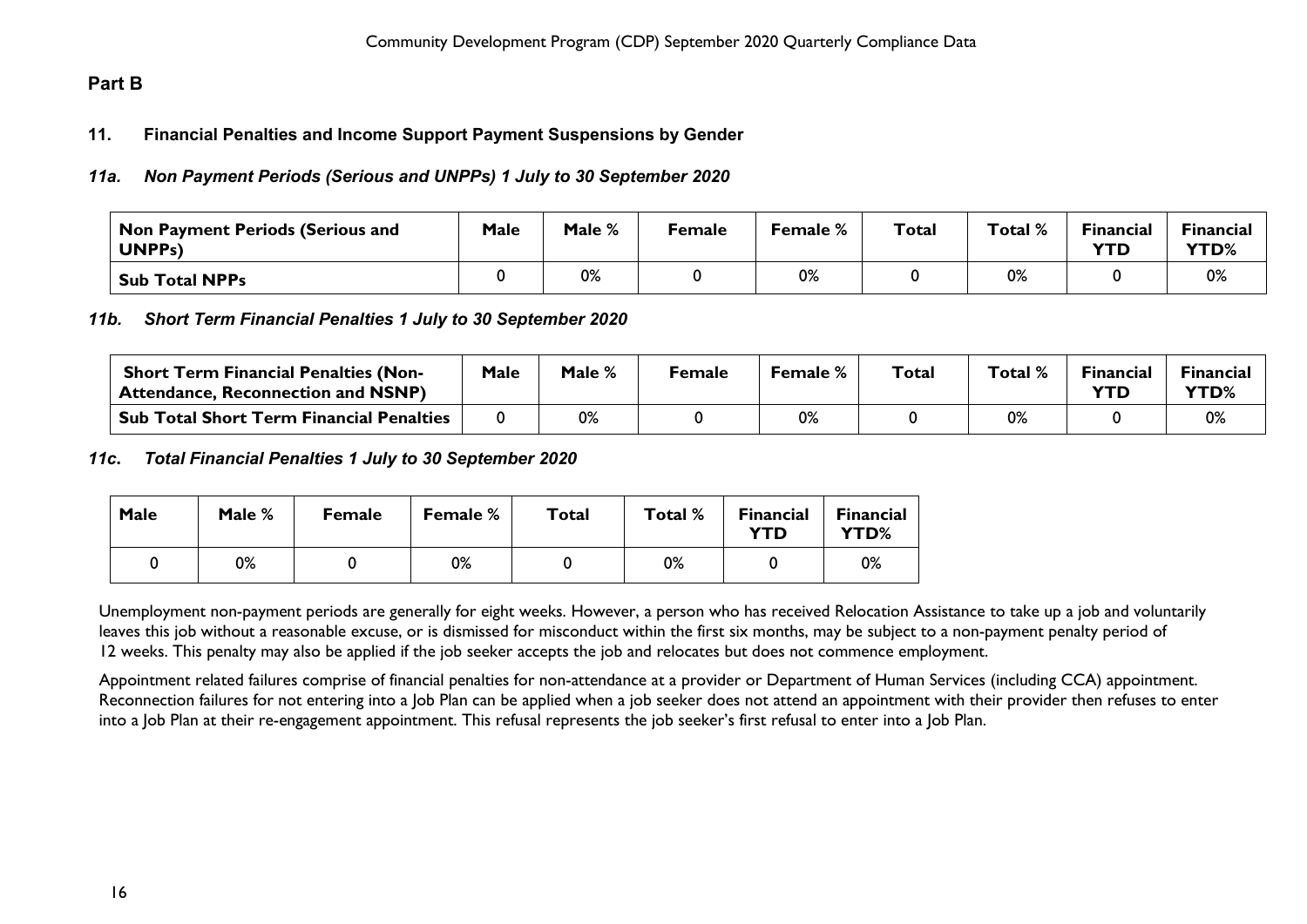# <span id="page-17-0"></span>*11d. Income Support Payment Suspensions 1 July to 30 September 2020*

| Income Support payment suspensions                                   | Male | Male % | <b>Female</b> | <b>Female %</b> | Total | Total % | <b>Financial</b><br><b>YTD</b> | <b>Financial</b><br><b>YTD%</b> |
|----------------------------------------------------------------------|------|--------|---------------|-----------------|-------|---------|--------------------------------|---------------------------------|
| Income support payment suspension -<br>non-attendance at appointment | 36   | 60%    | 24            | 40%             | 60    | 100%    | 60                             | 100%                            |
| Income support payment suspension -<br>disengagement from activity   |      | 0      | 0             |                 |       |         |                                | 0%                              |
| <b>Total Income Support payment</b><br>suspensions                   | 36   | 60%    | 24            | 40%             | 60    | 100%    | 60                             | 100%                            |

Income support payment suspensions are applied when a job seeker fails to attend an appointment with their employment services provider and a Non-Attendance Report is submitted, or when a job seeker disengages from an activity and their provider indicates on a No Show No Pay Participation Report that they wish to discuss this with the job seeker.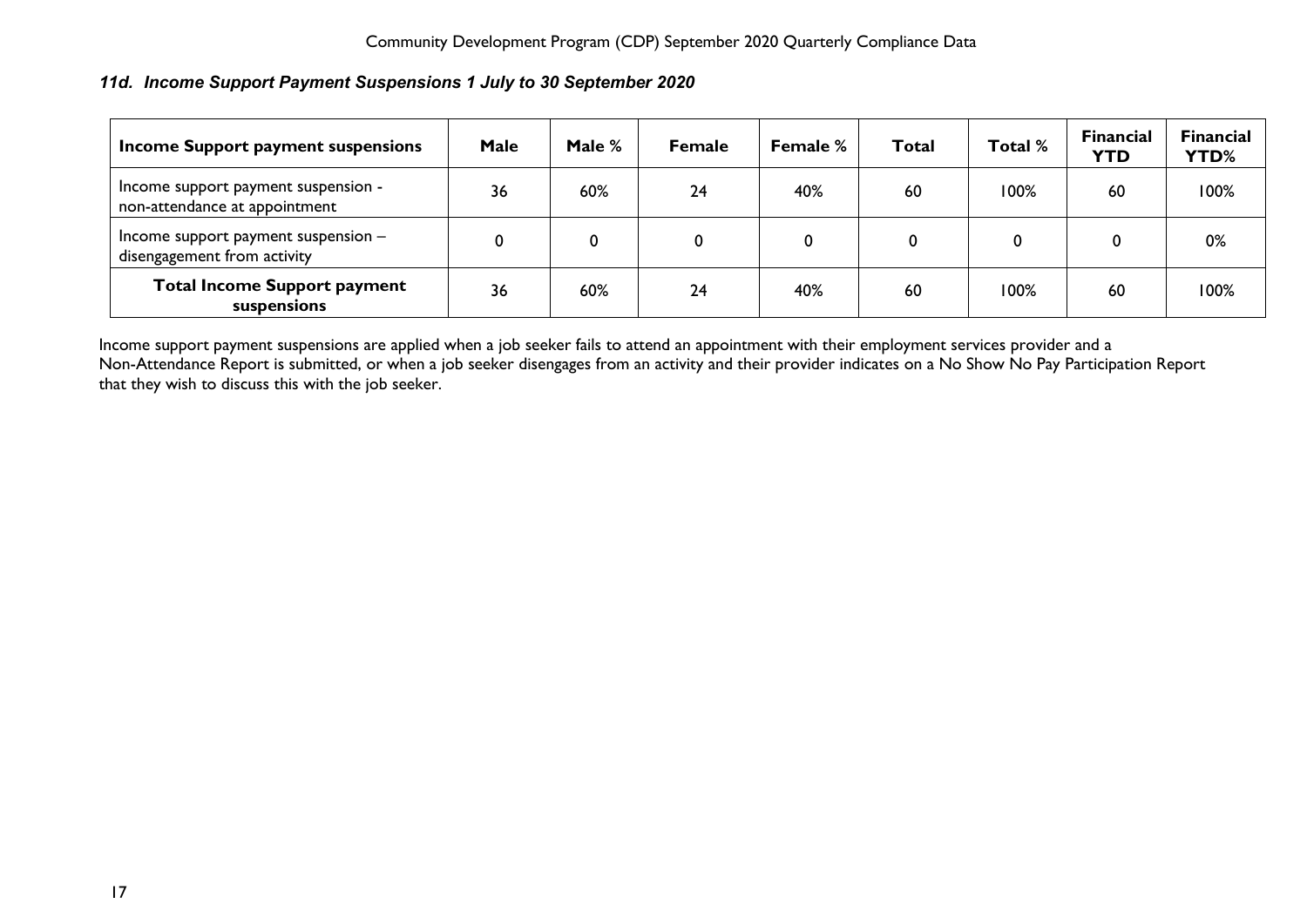# <span id="page-18-0"></span>**12. Financial Penalties and Income Support Payment Suspensions by Indigenous Status**

## <span id="page-18-1"></span>*12a. Non Payment Periods (Serious and UNPPs) 1 July to 30 September 2020*

| <b>Non Payment Periods (Serious and</b><br>UNPPs) | Indigenous | Indigenous<br>% | Non-<br><i>Indigenous</i> | Non-<br>Indigenous<br>$\mathsf{o}$ | <b>Total</b> | Total %         | <b>Financial</b><br><b>YTD</b> | Financial<br>YTD% |
|---------------------------------------------------|------------|-----------------|---------------------------|------------------------------------|--------------|-----------------|--------------------------------|-------------------|
| <b>Sub Total NPPs</b>                             |            | 0%              |                           | 0%                                 |              | n%<br>$V/\circ$ |                                | 0%                |

## <span id="page-18-2"></span>*12b. Short Term Financial Penalties 1 July to 30 September 2020*

| <b>Short Term Financial Penalties (Non-</b><br><b>Attendance, Reconnection and NSNP)</b> | <b>Indigenous</b> | Indigenous<br>℅ | Non-<br><b>Indigenous</b> | Non-<br>Indigenous | <b>Total</b> | Total % | <b>Financial</b><br><b>YTD</b> | Financial<br><b>YTD%</b> |
|------------------------------------------------------------------------------------------|-------------------|-----------------|---------------------------|--------------------|--------------|---------|--------------------------------|--------------------------|
| <b>Sub Total Short Term Financial</b><br><b>Penalties</b>                                |                   | 0%              |                           | 0%                 |              | 0%      |                                | 0%                       |

## <span id="page-18-3"></span>*12c. Total Financial Penalties 1 July to 30 September 2020*

| Indigenous | Indigenous<br>% | Non-<br>Indigenous | Non-<br>Indigenous | Total | Total % | <b>Financial</b><br>YTD | <b>Financial</b><br><b>YTD%</b> |
|------------|-----------------|--------------------|--------------------|-------|---------|-------------------------|---------------------------------|
|            | 0%              |                    | 0%                 |       | 0%      |                         | 0%                              |

Unemployment non-payment periods are generally for eight weeks. However, a person who has received Relocation Assistance to take up a job and voluntarily leaves this job without a reasonable excuse, or is dismissed for misconduct within the first six months, may be subject to a non-payment penalty period of 12 weeks. This penalty may also be applied if the job seeker accepts the job and relocates but does not commence employment.

Appointment related failures comprise of financial penalties for non-attendance at a provider or Department of Human Services (including CCA) appointment.

Reconnection failures for not entering into a Job Plan can be applied when a job seeker does not attend an appointment with their provider then refuses to enter into a Job Plan at their re-engagement appointment. This refusal represents the job seeker's first refusal to enter into a Job Plan.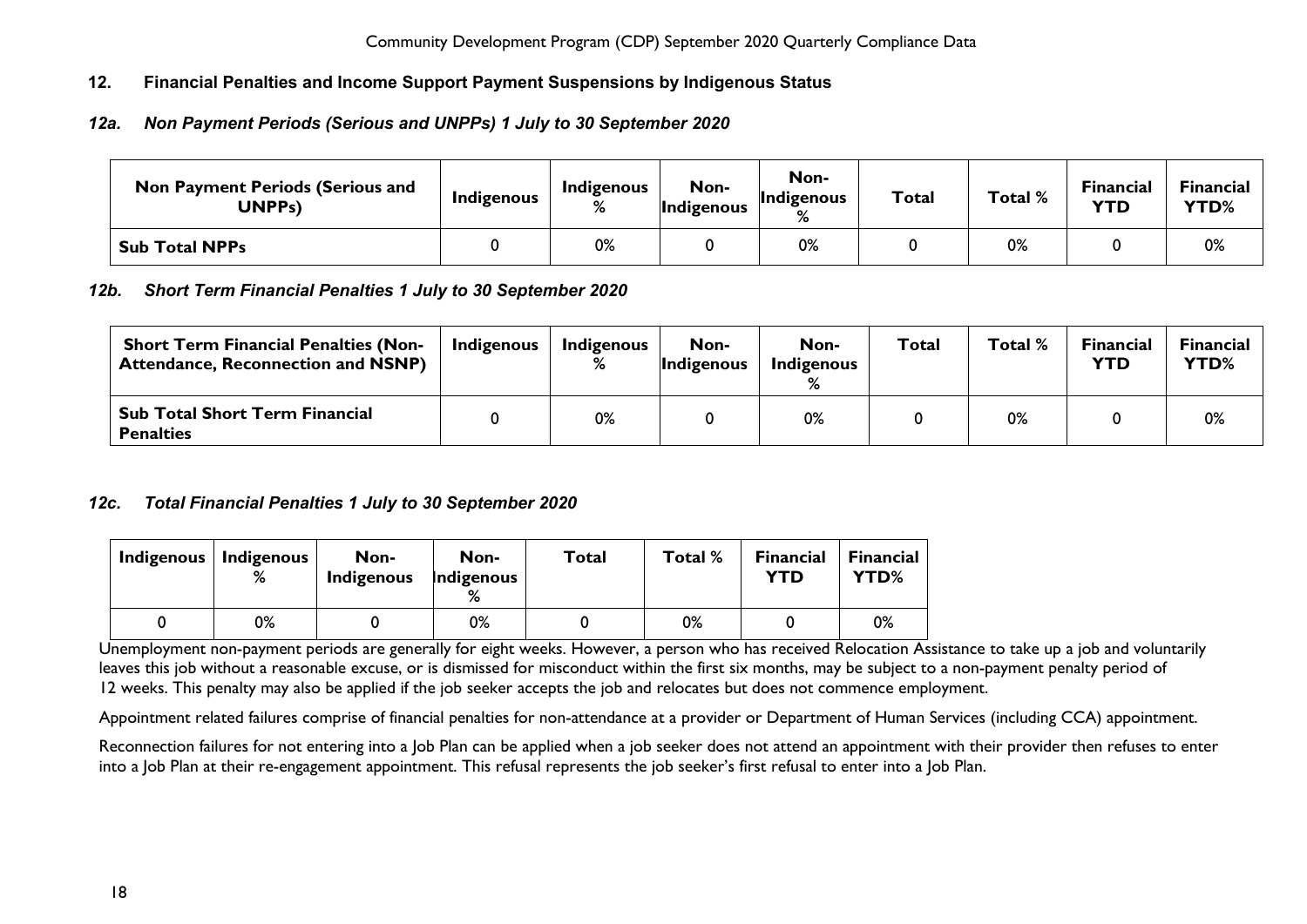# <span id="page-19-0"></span>*12d. Income Support Payment Suspensions 1 July to 30 September 2020*

| Income support payment suspensions                                   | Indigenous | Indigenous<br>% | Non-<br>Indigenous | Non-<br>Indigenous<br>% | <b>Total</b> | Total % | <b>Financial</b><br><b>YTD</b> | <b>Financial</b><br>YTD% |
|----------------------------------------------------------------------|------------|-----------------|--------------------|-------------------------|--------------|---------|--------------------------------|--------------------------|
| Income support payment suspension<br>- non-attendance at appointment | NP         | NP              | $20$               | NP                      | 60           | 100%    | 60                             | 100%                     |
| Income support payment suspension<br>- disengagement from activity   | 0          |                 | 0                  |                         |              | 0       |                                | 0%                       |
| <b>Total Income Support payment</b><br>suspensions                   | NP         | <b>NP</b>       | $20$               | <b>NP</b>               | 60           | 100%    | 60                             | 100%                     |

Income support payment suspensions are applied when a job seeker fails to attend an appointment with their employment services provider and a Non-Attendance Report is submitted, or when a job seeker disengages from an activity and their provider indicates on a No Show No Pay Participation Report that they wish to discuss this with the job seeker.

# <span id="page-19-1"></span>**13. Financial Penalties and Income Support Payment Suspensions by Age Group**

## <span id="page-19-2"></span>*13a. Non Payment Periods (Serious and UNPPs) 1 July to 30 September 2020*

| Non Payment Periods (Serious and<br>UNPP <sub>S</sub> ) | Under | 21<br>$-30$ | $31 - 40$ | $41 - 54$ | $55 +$ | <b>Total</b> | <b>Financial</b><br><b>YTD</b> | <b>Financial</b><br>YTD% |
|---------------------------------------------------------|-------|-------------|-----------|-----------|--------|--------------|--------------------------------|--------------------------|
| <b>Sub Total NPPs</b>                                   |       |             |           |           |        |              |                                | 0%                       |

## <span id="page-19-3"></span>*13b. Short Term Financial Penalties 1 July to 30 September 2020*

<span id="page-19-4"></span>

| <b>Short Term Financial Penalties (Non-</b><br><b>Attendance, Reconnection and NSNP)</b> | <b>Under</b> | $21 - 30$ | $31 - 40$ | $41 - 54$ | $55 +$ | <b>Total</b> | <b>Financial</b><br><b>YTD</b> | <b>Financial</b><br>YTD% |
|------------------------------------------------------------------------------------------|--------------|-----------|-----------|-----------|--------|--------------|--------------------------------|--------------------------|
| Sub Total Short Term Financial<br><b>Penalties</b>                                       |              |           |           |           |        |              |                                | 0%                       |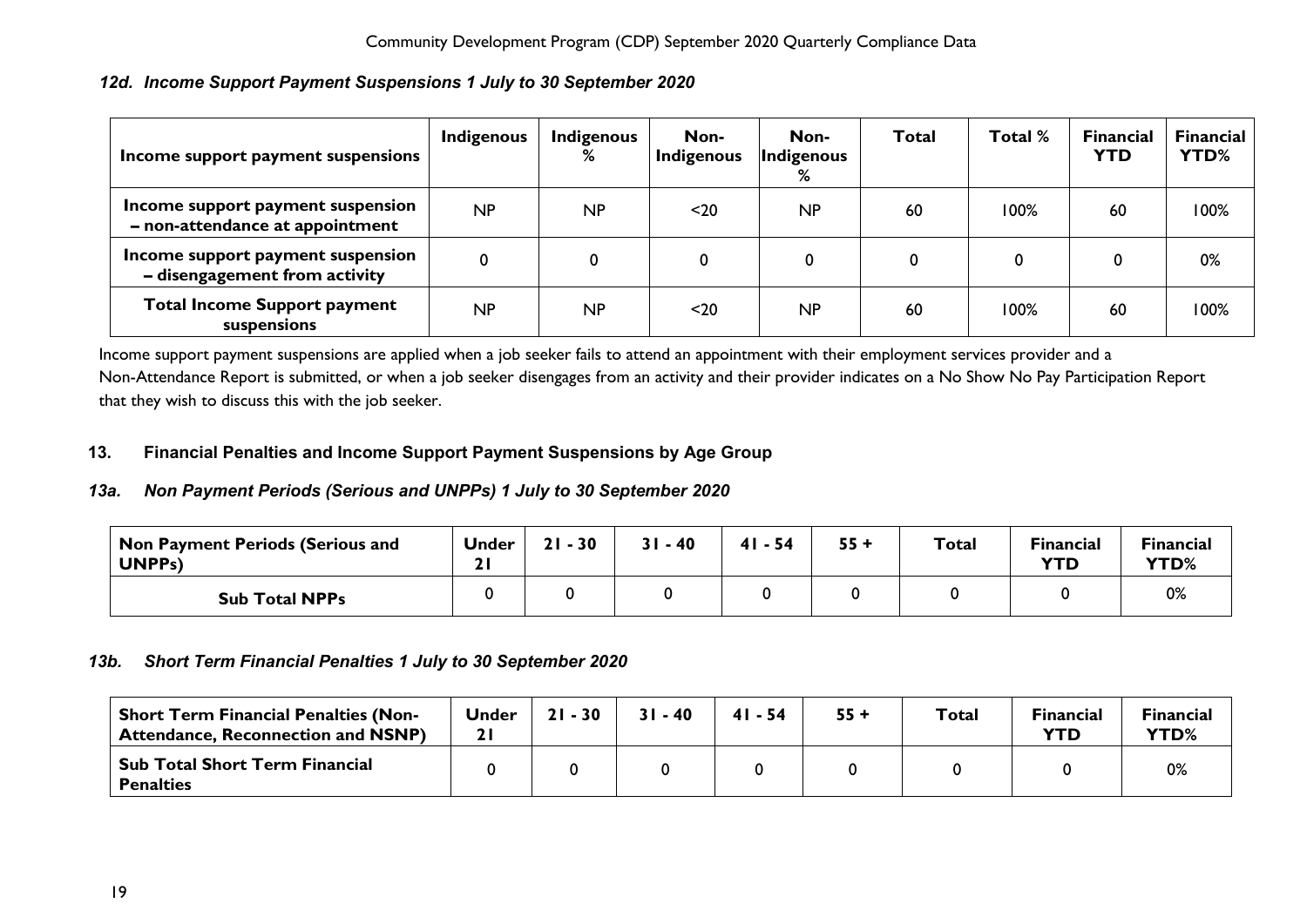## *13c. Total Financial Penalties 1 July to 30 September 2020*

| Under 21 | $21 - 30$ | $31 - 40$ | $41 - 54$ | $55 +$ | Total | <b>Financial</b><br><b>YTD</b> | <b>Financial</b><br>YTD% |
|----------|-----------|-----------|-----------|--------|-------|--------------------------------|--------------------------|
|          |           |           |           |        |       |                                | 0%                       |

Unemployment non-payment periods are generally for eight weeks. However, a person who has received Relocation Assistance to take up a job and voluntarily leaves this job without a reasonable excuse, or is dismissed for misconduct within the first six months, may be subject to a non-payment penalty period of 12 weeks. This penalty may also be applied if the job seeker accepts the job and relocates but does not commence employment.

Appointment related failures comprise of financial penalties for non-attendance at a provider or Department of Human Services (including CCA) appointment.

Reconnection failures for not entering into a Job Plan can be applied when a job seeker does not attend an appointment with their provider then refuses to enter into a Job Plan at their re-engagement appointment. This refusal represents the job seeker's first refusal to enter into a Job Plan.

## <span id="page-20-0"></span>*13d. Income Support Payment Suspensions 1 July to 30 September 2020*

| <b>Income Support Payment Suspensions</b>                            | Under<br>21 | $21 - 30$ | $31 - 40$ | $41 - 54$ | $55 +$ | Total | <b>Financial</b><br><b>YTD</b> | <b>Financial</b><br>YTD% |
|----------------------------------------------------------------------|-------------|-----------|-----------|-----------|--------|-------|--------------------------------|--------------------------|
| Income Support Payment Suspension -non-<br>attendance at appointment | $20$        | $20$      | $20$      | $20$      | $20$   | 60    | 60                             | 100%                     |
| Income Support Payment Suspension -<br>disengagement from activity   |             |           |           |           | 0      |       |                                | 0%                       |
| <b>Total Income Support Payment</b><br><b>Suspensions</b>            | $20$        | $20$      | $20$      | $20$      | $20$   | 60    | 60                             | 100%                     |

Income support payment suspensions are applied when a job seeker fails to attend an appointment with their employment services provider and a Non-Attendance Report is submitted, or when a job seeker disengages from an activity and their provider indicates on a No Show No Pay Participation Report that they wish to discuss this with the job seeker.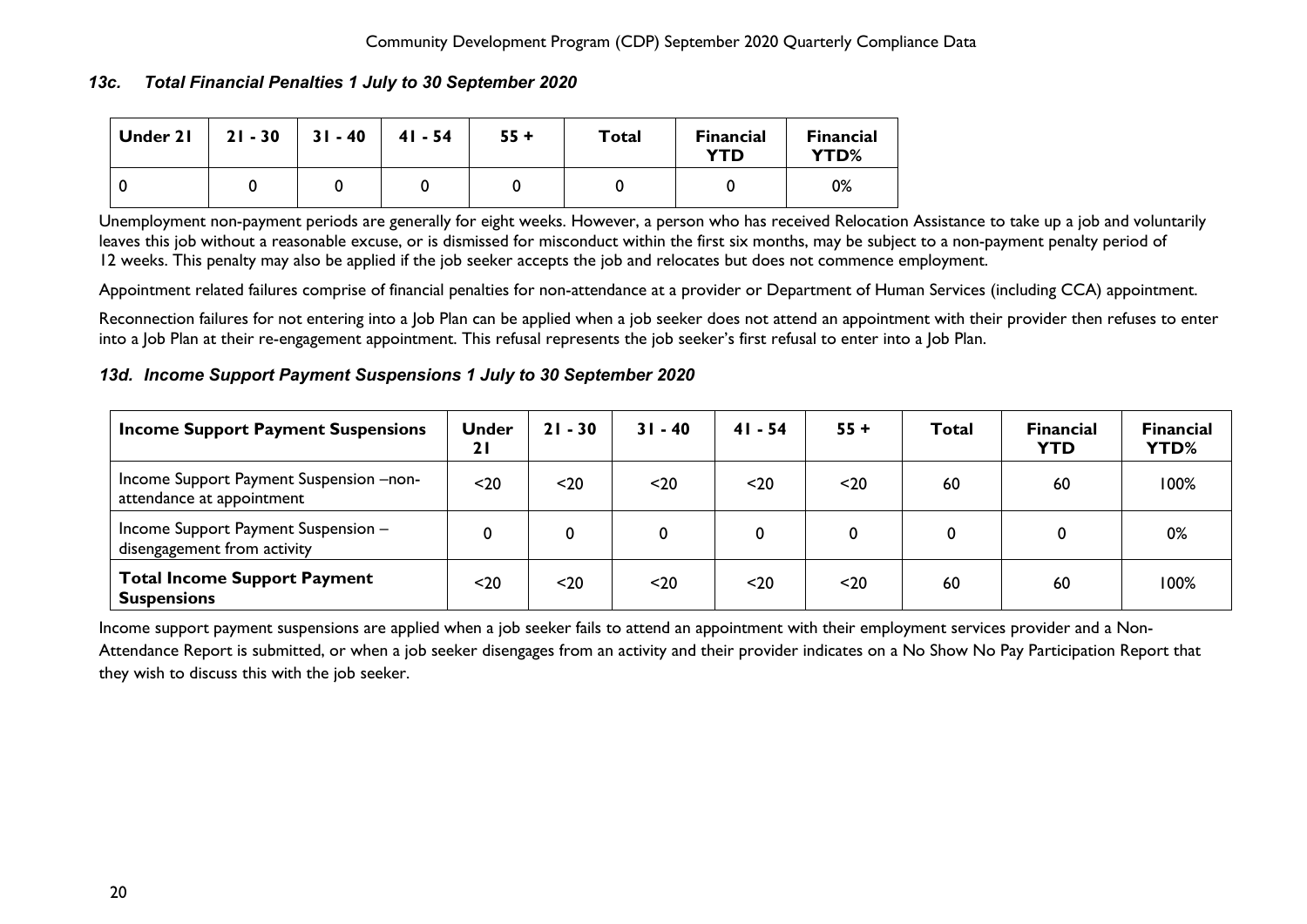# <span id="page-21-0"></span>**14. Financial Penalties and Income Support Payment Suspensions by Allowance Types**

# <span id="page-21-1"></span>*14a. Non Payment Periods (Serious and UNPPs) 1 July to 30 September 2020*

| Non Payment Periods (Serious Failure<br>and UNPP) | NSA <sup>^</sup> | <b>YAL</b> | <b>PPS</b> | Not on<br><b>allowance</b> | <b>Total</b> | <b>Financial</b><br><b>YTD</b> | <b>Financial</b><br>YTD% |
|---------------------------------------------------|------------------|------------|------------|----------------------------|--------------|--------------------------------|--------------------------|
| <b>Sub Total NPPs</b>                             |                  |            |            |                            |              |                                | 0%                       |

a. <sup>^</sup> Due to the small number of Activity Tested recipients of Special Benefit (SpB), these job seekers are included under the Newstart Allowance (NSA) column**.**

## <span id="page-21-2"></span>*14b. Short Term Financial Penalties 1 July to 30 September 2020*

| <b>Short Term Financial Penalties (Non-</b><br><b>Attendance, Reconnection and NSNP)</b> | NSA^ | <b>YAL</b> | <b>PPS</b> | Not on<br>allowance | Total | <b>Financial</b><br><b>YTD</b> | <b>Financial</b><br>YTD% |
|------------------------------------------------------------------------------------------|------|------------|------------|---------------------|-------|--------------------------------|--------------------------|
| <b>Sub Total Short Term Financial</b><br><b>Penalties</b>                                |      |            |            |                     |       |                                | 0%                       |

a. <sup>^</sup> Due to the small number of Activity Tested recipients of Special Benefit (SpB), these job seekers are included under the Newstart Allowance (NSA) column.

## <span id="page-21-3"></span>*14c. Total Financial Penalties 1 July to 30 September 2020*

| NSA <sup>^</sup> | <b>YAL</b> | <b>PPS</b> | Not on<br>allowance | <b>Total</b> | <b>Financial</b><br>YTD | <b>Financial</b><br><b>YTD%</b> |
|------------------|------------|------------|---------------------|--------------|-------------------------|---------------------------------|
|                  |            |            |                     |              |                         | 0%                              |

a. <sup>^</sup> Due to the small number of Activity Tested recipients of Special Benefit (SpB), these job seekers are included under the Newstart Allowance (NSA) column**.**

Unemployment non-payment periods are generally for eight weeks. However, a person who has received Relocation Assistance to take up a job and voluntarily leaves this job without a reasonable excuse, or is dismissed for misconduct within the first six months, may be subject to a non-payment penalty period of 12 weeks. This penalty may also be applied if the job seeker accepts the job and relocates but does not commence employment.

Appointment related failures comprise of financial penalties for non-attendance at a provider or Department of Human Services (including CCA) appointment.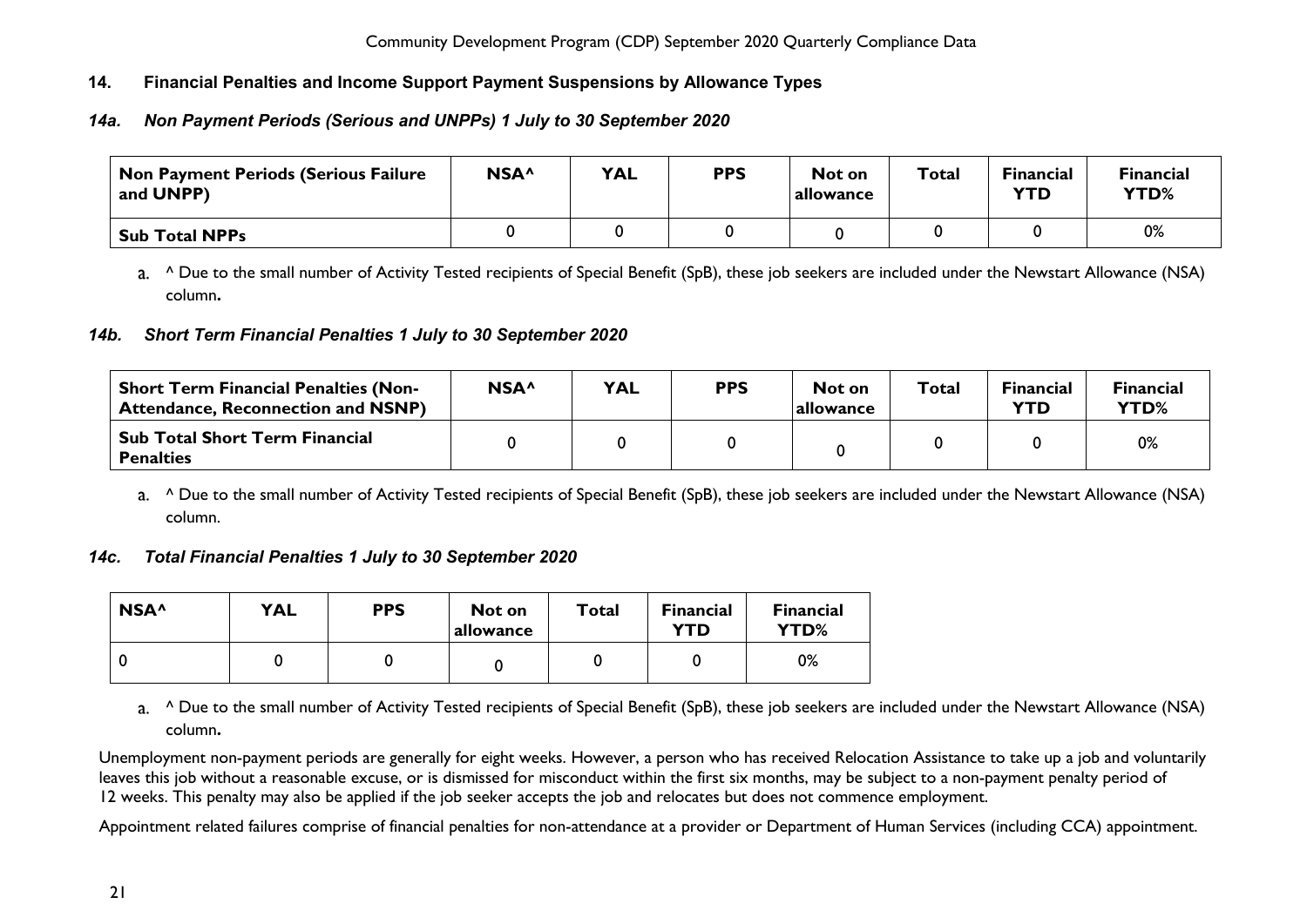Reconnection failures for not entering into a Job Plan can be applied when a job seeker does not attend an appointment with their provider then refuses to enter into a Job Plan at their re-engagement appointment. This refusal represents the job seeker's first refusal to enter into a Job Plan.

## <span id="page-22-0"></span>*14d. Income Support Payment Suspensions 1 July to 30 September 2020*

| Income Support payment suspensions                                    | NSA <sup>^</sup> | <b>YAL</b> | <b>PPS</b> | <b>Total</b> | <b>Financial YTD</b> | <b>Financial</b><br>YTD% |
|-----------------------------------------------------------------------|------------------|------------|------------|--------------|----------------------|--------------------------|
| Income support payment suspension - non-<br>attendance at appointment | NP               | $20$       | 0          | 60           | 60                   | 100%                     |
| Income support payment suspension $-$<br>disengagement from activity  |                  | 0          | 0          |              |                      | 0%                       |
| <b>Total Income Support payment</b><br>suspensions                    | <b>NP</b>        | $20$       | 0          | 60           | 60                   | 100%                     |

a. <sup>^</sup> Due to the small number of Activity Tested recipients of Special Benefit (SpB), these job seekers are included under the Newstart Allowance (NSA) column**.**

Income support payment suspensions are applied when a job seeker fails to attend an appointment with their employment services provider and a Non-Attendance Report is submitted, or when a job seeker disengages from an activity and their provider indicates on a No Show No Pay Participation Report that they wish to discuss this with the job seeker.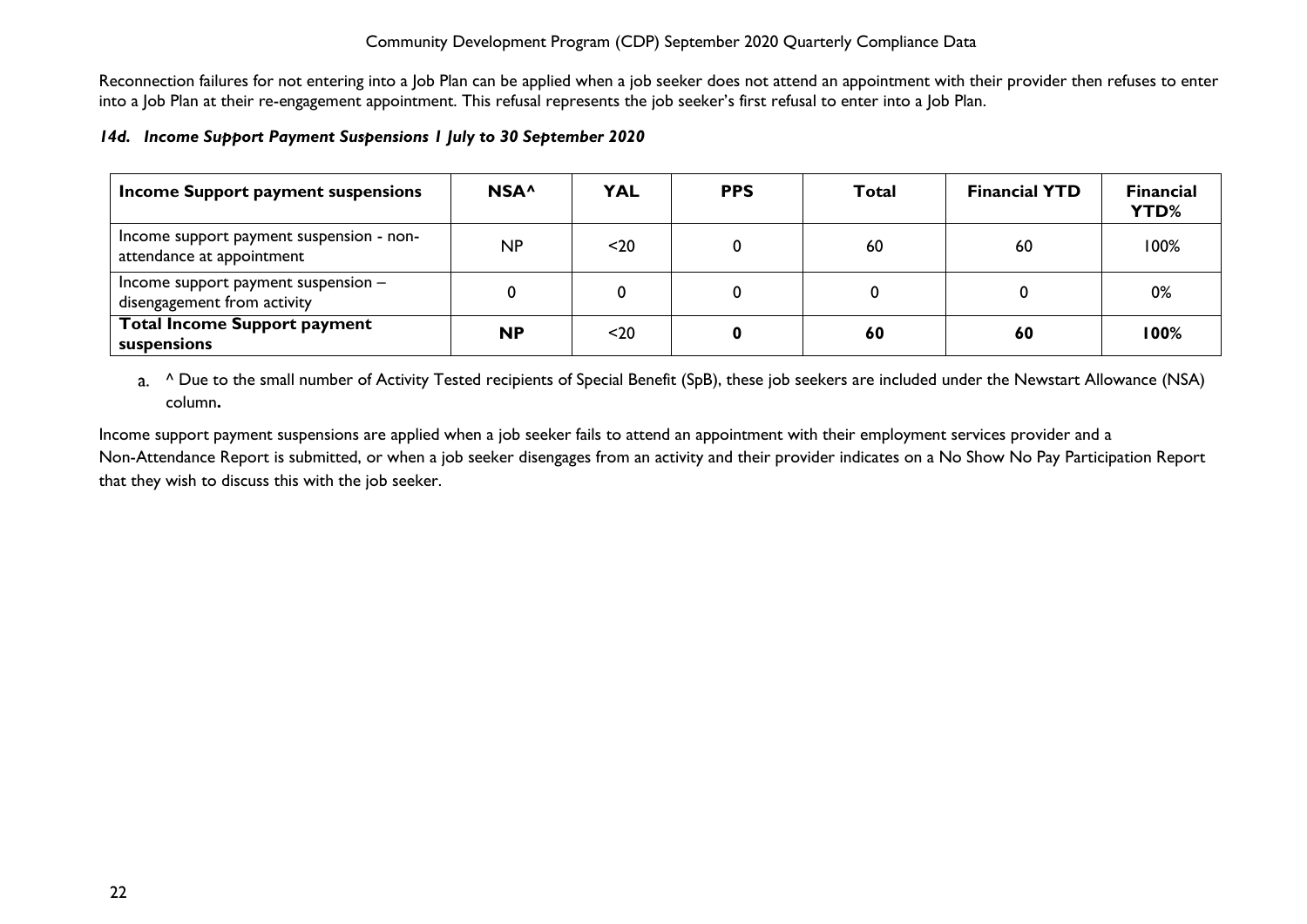- <span id="page-23-0"></span>**15. Financial Penalties and Income Support Payment Suspensions by Employment Services**
- <span id="page-23-1"></span>*15a. Non Payment Periods (Serious and UNPPs) 1 July to 30 September 2020*

| <b>Non Payment Periods (Serious and</b> | <b>CDP</b> | <b>Financial</b> | <b>Financial</b> |
|-----------------------------------------|------------|------------------|------------------|
| UNPP <sub>s</sub> )                     | Total      | <b>YTD</b>       | YTD%             |
| <b>Sub Total NPPs</b>                   |            |                  | 0%               |

# <span id="page-23-2"></span>*15b. Short Term Financial Penalties 1 July to 30 September 2020*

| <b>Short Term Financial Penalties (Non-</b>               | <b>CDP</b> | <b>Financial</b> | <b>Financial</b> |
|-----------------------------------------------------------|------------|------------------|------------------|
| <b>Attendance, Reconnection and NSNP)</b>                 | Total      | YTD              | YTD%             |
| <b>Sub Total Short Term Financial</b><br><b>Penalties</b> |            |                  | $0\%$            |

<span id="page-23-3"></span>*15c. Total Financial Penalties 1 July to 30 September 2020*

| <b>CDP</b> | <b>Financial</b> | <b>Financial</b> |
|------------|------------------|------------------|
| Total      | YTD              | YTD%             |
|            |                  | በ%               |

Unemployment non-payment periods are generally for eight weeks. However, a person who has received Relocation Assistance to take up a job and voluntarily leaves this job without a reasonable excuse, or is dismissed for misconduct within the first six months, may be subject to a non-payment penalty period of 12 weeks. This penalty may also be applied if the job seeker accepts the job and relocates but does not commence employment.

Appointment related failures comprise of financial penalties for non-attendance at a provider or Department of Human Services (including CCA) appointment.

Reconnection failures for not entering into a Job Plan can be applied when a job seeker does not attend an appointment with their provider then refuses to enter into a Job Plan at their re-engagement appointment. This refusal represents the job seeker's first refusal to enter into a Job Plan.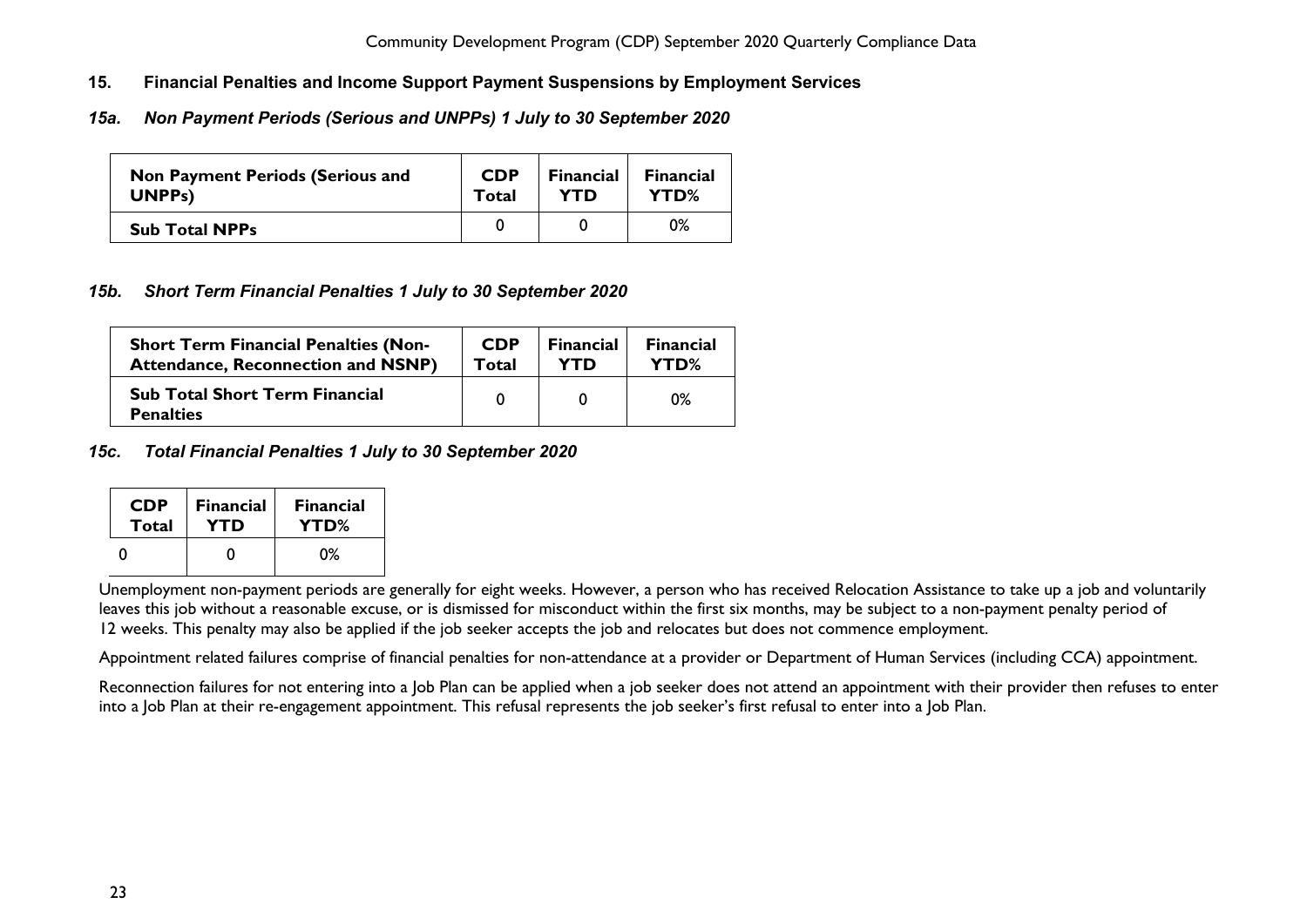# <span id="page-24-0"></span>*15d. Income Support Payment Suspensions 1 July to 30 September 2020*

| Income Support payment suspensions                                    | <b>CDP</b><br>Total | <b>Financial</b><br>YTD | <b>Financial</b><br><b>YTD%</b> |
|-----------------------------------------------------------------------|---------------------|-------------------------|---------------------------------|
| Income support payment suspension - non-<br>attendance at appointment | 60                  | 60                      | 100%                            |
| Income support payment suspension -<br>disengagement from activity    | 0                   | 0                       | 0                               |
| <b>Total Income Support payment</b><br>suspensions                    | 60                  | 60                      | $100\%$                         |

Income support payment suspensions are applied when a job seeker fails to attend an appointment with their employment services provider and a Non-Attendance Report is submitted, or when a job seeker disengages from an activity and their provider indicates on a No Show No Pay Participation Report that they wish to discuss this with the job seeker.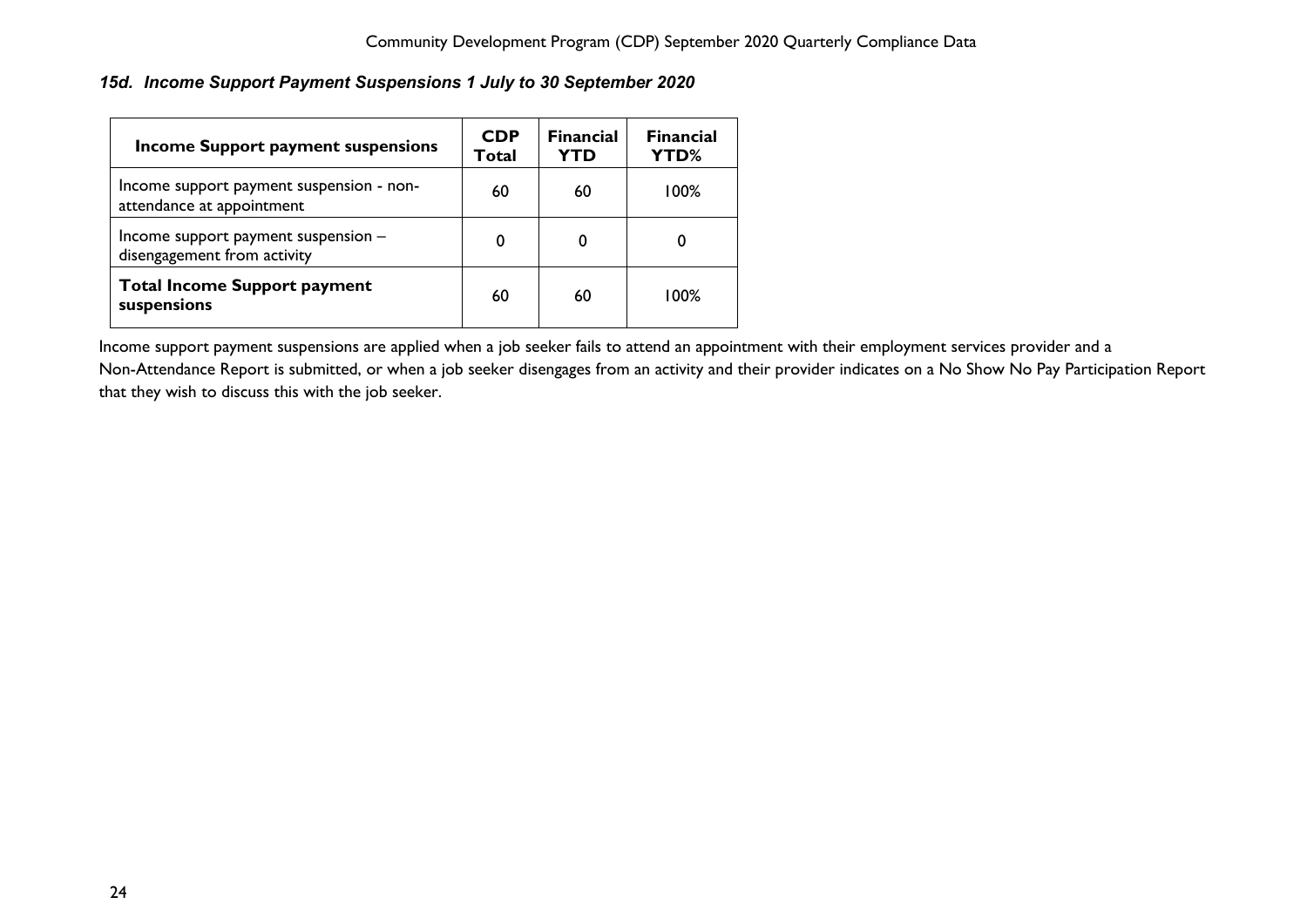# <span id="page-25-0"></span>**Glossary**

Active job seekers – job seekers on activity-tested income support payments that are currently active in employment services. These job seekers meet their mutual obligation requirements for income support through activities such as: attending provider appointments; undertaking activities to help them become more job ready; and looking for work.

**Approved activity** – job seekers fully meeting their activity test requirements through doing a sufficient amount of approved activities, such as part-time work or education, for a specified period (e.g. Principal Carer Parents undertaking 30 hours a fortnight of paid work and/or study). These job seekers do not have to use employment services for the period they are doing a sufficient amount of approved activity or activities.

**Caring responsibilities** – means that the Department of Human Services determined the job seeker had caring responsibilities preventing them from complying with the requirement (for example, caring for a sick dependant or relative).

**Comprehensive Compliance Assessment (CCA)** – must be conducted before a job seeker can have a penalty applied for persistent non-compliance. A CCA is conducted where a job seeker has:

- three (3) applied failures as a result of failing to attend an appointment, enter into a Job Plan or satisfactorily meet their Job Search Requirement within a six month period; or
- three (3) days of applied No Show No Pay penalties, within a six month period.

A CCA can also be requested at any time by either an employment services provider or the Department of Human Services if a job seeker is failing to meet their activity test requirements to determine why the job seeker is failing to meet their requirements.

**Compliance Activity** – the non-payment period was waived due to the job seeker agreeing to undertake a Compliance Activity involving weekly participation.

**Connection Failures** occur when a job seeker, without reasonable excuse:

- does not attend an initial appointment with a third party provider (e.g. a Work for the Dole host organisation or training provider not an employment services provider);
- refuses to enter into a Job Plan;
- fails to meet a job search requirement in their Job Plan.

Job seekers do not incur financial penalties if they have a Connection Failure applied.

**Cultural / language issues** – means that the Department of Human Services has determined cultural diversity, language, literacy or numeracy issues prevented the job seeker from being able to understand or comply with the requirement. The impact of these factors must be considered by decision-makers in setting requirements and determining failures.

**Discretion** – means that the provider considers the job seeker did not have a reasonable excuse for not attending the appointment but they have nonetheless decided not to submit a Non-Attendance Report to the Department of Human Services and are instead using another method to re-engage the job seeker (e.g. booking a new appointment for the job seeker).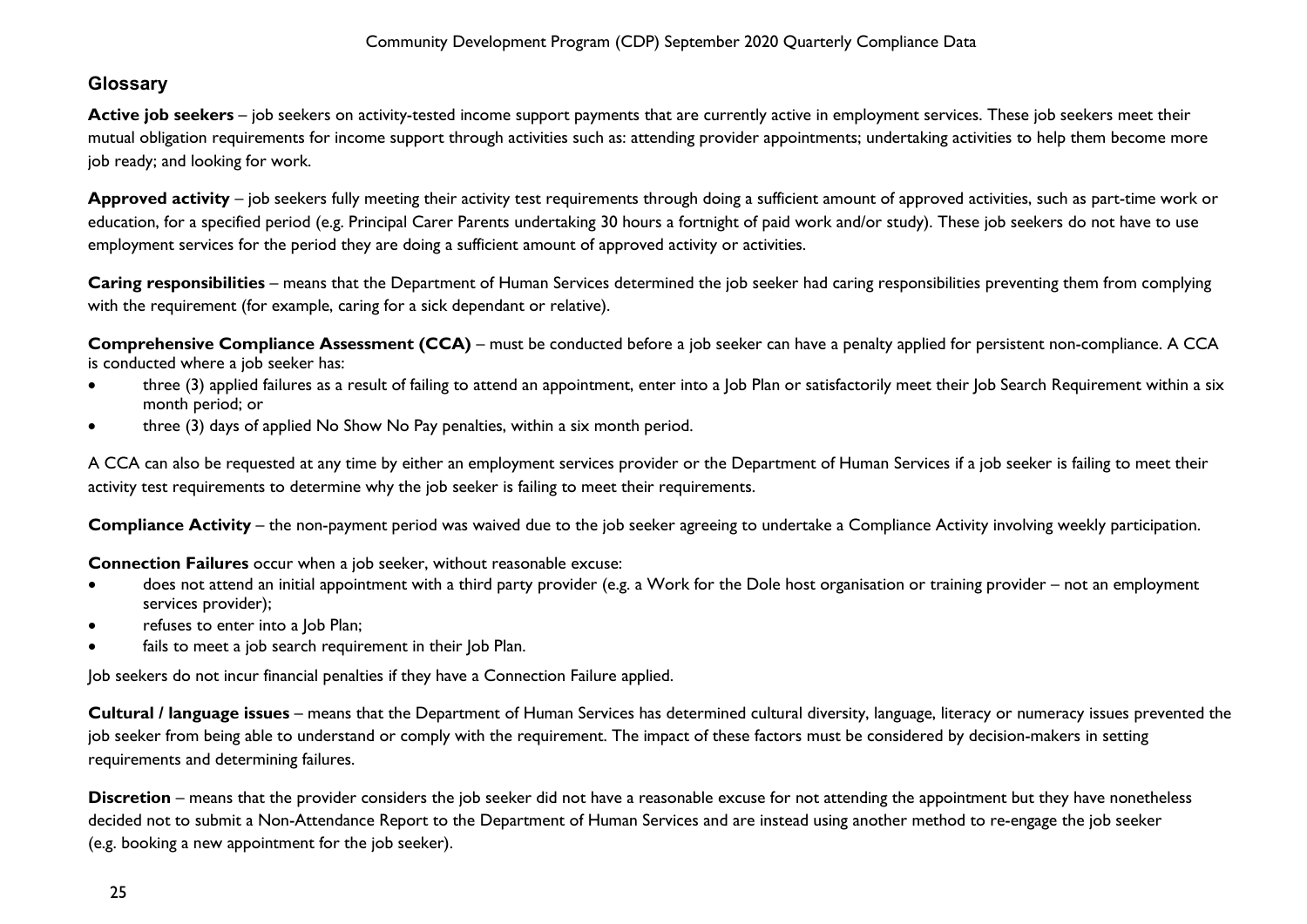**Explanatory Notes –** this document can be found on the Department of Education, Skills and Employment website and provides further information on job seeker compliance penalties.

**Failure to attend activity** – means failure to attend an activity specified as a compulsory term in a Job Plan.

**Financial Hardship** – means that the non-payment period was waived due to the job seeker being unable to undertake a Compliance Activity and having liquid assets below a specified amount.

**Financial Penalties** – a job seeker can incur a non-payment period for persistent and wilful non-compliance or for refusing an offer of suitable work, for voluntarily leaving work or being dismissed for misconduct. A No Show No Pay penalty can be applied for failing to attend activities within the Job Plan, or for failing to attend a job interview. A reconnection penalty can be applied for failing to attend a reconnection appointment, or for failing to return a satisfactory Job Seeker Diary.

**Foreseeable or unacceptable activity prevented compliance** – the job seeker claimed to have been undertaking other acceptable activities at the time of the requirement, such as a legal commitment (e.g. attending court), attending a job interview or working. If a failure is applied in these circumstances it means the decision-maker was not satisfied that the timing of the other activity would have prevented attendance at the appointment or activity or the decision maker did not believe the other activity occurred. In the case of a job seeker claiming to have been working, it may mean that the job seeker did not provide evidence to verify this or declare any earnings.

**Homelessness** – means that the Department of Human Services determined a job seeker's homelessness prevented the job seeker from being able to comply with the requirement.

**Income Support Payment suspensions** – are applied when a job seeker fails to attend an appointment with their employment provider or when a provider advises the Department of Human Services that a job seeker has disengaged from an activity. As payment is restored once the job seeker attends a re-engagement appointment, payment suspension is not a failure or financial penalty under the compliance framework. A failure and/or penalty may be separately applied where the Department of Human Services determines that the job seeker had no reasonable excuse for their non-attendance or failed to give prior notice of a reasonable excuse when it was reasonable to expect them to do so.

**Invalid reason** – means that the provider considers the job seeker did not have a reasonable excuse for not attending the appointment, or they have been unable to make contact with the job seeker. If a provider records a result of 'invalid reason', they will submit a Non-Attendance Report to the Department of Human Services. Where the Non-Attendance Report is not successfully submitted to the Department of Human Services, the 'invalid' reason result will be automatically updated to a 'discretion' result.

**Job seeker chose not to participate** – the job seeker did not want to attend an appointment or activity because the time was not convenient for the job seeker, because the job seeker did not see value in attending or because they indicated that they did not care whether they attended or not.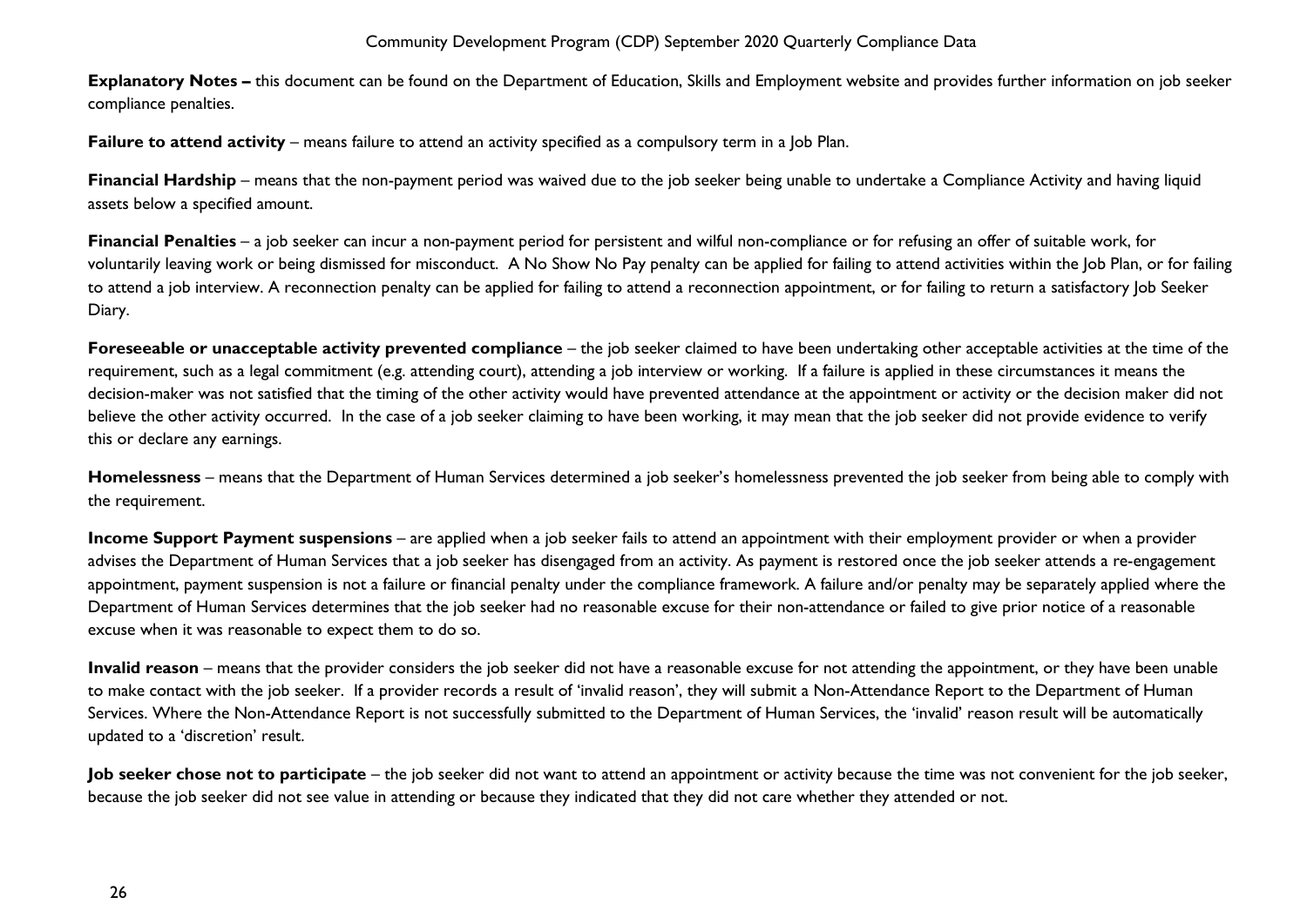**Job seeker considered work offered was unsuitable** – the job seeker failed to attend a job interview because, for example, they did not like the prospective job, did not think they would have the necessary skills or did not think it would pay enough. Before applying a failure in these circumstances, the Department of Human Services decision-makers are required under social security law to ensure, among other things, that the prospective job met the applicable statutory conditions relating to wages and conditions and that the job seeker had the skills to do the work or would have been given appropriate training by the employer to enable them to do the work.

**Job seeker denied being notified** – the job seeker believed they were not notified of the requirement. The Department of Human Services must be satisfied that the job seeker was properly notified of their requirement before a failure can be applied. In these cases, the Department of Human Services was satisfied that this had occurred and found no reason to accept the job seeker's explanation.

**Job seeker error** – the job seeker got the time or date of a requirement wrong, they slept in or forgot to attend.

Job seeker had reasonable excuse - means that the Department of Human Services determined the job seeker had a reasonable excuse for failing to comply with the requirement and therefore a Participation Failure should not be applied.

**JSCI – Eligible for higher stream** – means a job seeker had their JSCI updated and the outcome of the JSCI was for the job seeker to be referred to a higher stream of service in the jobactive system. As the CDP does not stream job seekers, this does not apply to CDP job seekers.

**JSCI - Referral for ESAt** – means a job seeker had their JSCI updated and the outcome of the JSCI was for the job seeker to be referred to an Employment Services Assessment. Employment Services Assessments superseded Job Capacity Assessments from 1 October 2011.

**Manageable or unproven medical issue** – the job seeker indicated a medical condition prevented their attendance, but their explanation was not accepted as reasonable. This will generally be because the job seeker did not appear ill or provide evidence of their illness, or where evidence was provided but the condition was manageable and should not have prevented attendance at the time of the appointment or activity. This category also covers situations where the excuse relates to substance or alcohol use or mental health issues but where the decision-maker has determined that in this instance the person's condition would not have prevented compliance.

**Medical reason A** – means that the Department of Human Services determined a medical reason prevented the job seeker from complying with the requirement but the job seeker did not provide specific evidence relating to this particular incident. Included in this category are instances where the job seeker had previously provided evidence of the medical condition or it was not considered reasonable or necessary for the job seeker to attend a doctor.

**Medical reason B** – means that the Department of Human Services determined a medical reason prevented the job seeker from complying with the requirement and the job seeker provided specific evidence relating to the particular incident.

**Nature of requirements** – means that the Department of Human Services determined the requirement with which the job seeker did not comply was not reasonable or appropriate to the circumstances of the job seeker. This includes, for example, where a job seeker was referred to an unsuitable activity, where attendance required an unreasonable travel distance or where a job did not meet minimum work conditions or enable a job seeker to arrange or access childcare.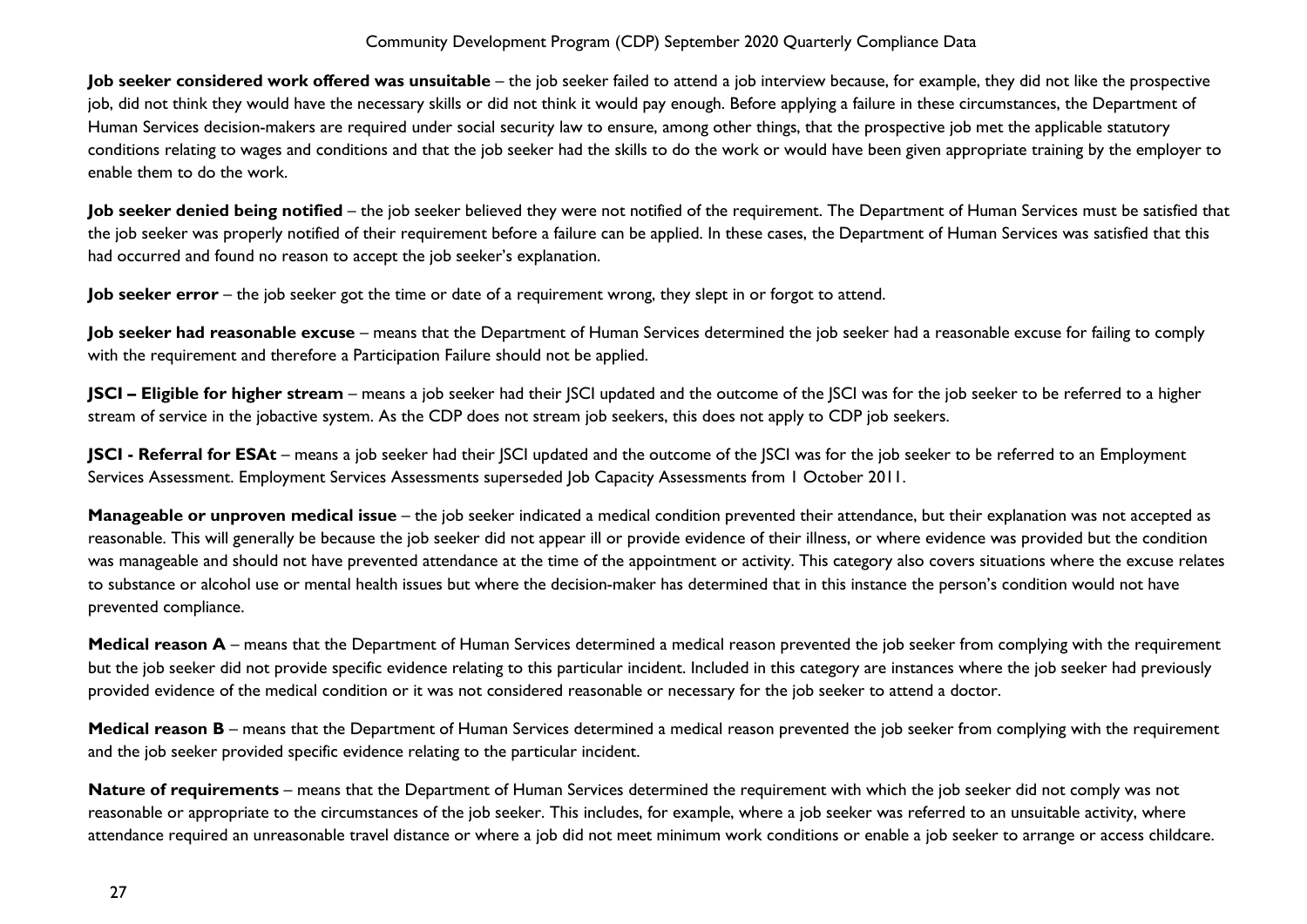**Non-Attendance Failure** – is applied when a job seeker has no reasonable excuse for not attending their initial appointment or fails to give prior notice of a reasonable excuse if it was reasonable to expect them to do so. A Non-Attendance Failure results in a loss of one-tenth of the job seeker's fortnightly income support payment for each business day for the day the job seeker was notified until the day the job seeker attends.

**Non-Attendance Report** – is submitted by an employment services provider when a job seeker fails to attend a regular provider appointment. The Non-Attendance Report replaced the Connection Failure Participation Report which was used to report this type of non-attendance from 1 July 2014.

**No change in Employment Services Program or Stream** – means there has been no recommendation to change the job seeker's Employment Services Program or Stream. CCAs in this category can recommend one or more outcomes that can be undertaken or arranged by the job seeker's current provider or they may not recommend any particular action.

**No Outcomes** – there were no outcomes or other action recommended by the Department of Human Services as part of the CCA. This means that the Department of Human Services specialist officer who conducted the CCA found that the job seeker had no barriers to participation that warranted a specific sort of intervention but that there were insufficient grounds to determine that the job seeker had been persistently and deliberately non-compliant.

**No reason offered** – the job seeker did not offer a reason for their non-attendance.

No Show No Pay Failure – may be applied if the job seeker has failed to either attend or behave appropriately at an activity in the Job Plan, or attend or behave appropriately at a job interview with a prospective employer. Following an investigation by DHS into the non-compliance, the job seeker may lose one-tenth of their fortnightly income support payment for every day they do not participate and did not have a reasonable excuse.

**Notifying requirements** – means that the Department of Human Services determined the job seeker did not receive notification, was not notified correctly or was not given enough time to meet their requirement. This includes, for example, instances where mail may have gone astray or the job seeker had no permanent residence for mail to be sent to.

**Number of job seekers with a Vulnerability Indicator** – means job seekers who, at the end of the quarter, had one or more Vulnerability Indicators on their record.

**Other** – includes all other Participation Reports or Provider Appointment Reports rejected on the grounds that the job seeker had a reasonable excuse for not complying (for example, a police restriction, community service order or legal appointment).

**Other acceptable activity** – means that the Department of Human Services determined the job seeker was participating in an activity that made it acceptable not to meet the requirement (for example, undertaking paid work, attending an interview, etc.).

**Other job seekers** – job seekers that do not currently have to use employment services because they have a 'Temporary exemption', 'Reduced work capacity' or are undertaking an 'Approved activity'. These job seekers can use employment services voluntarily, but are not required to do so.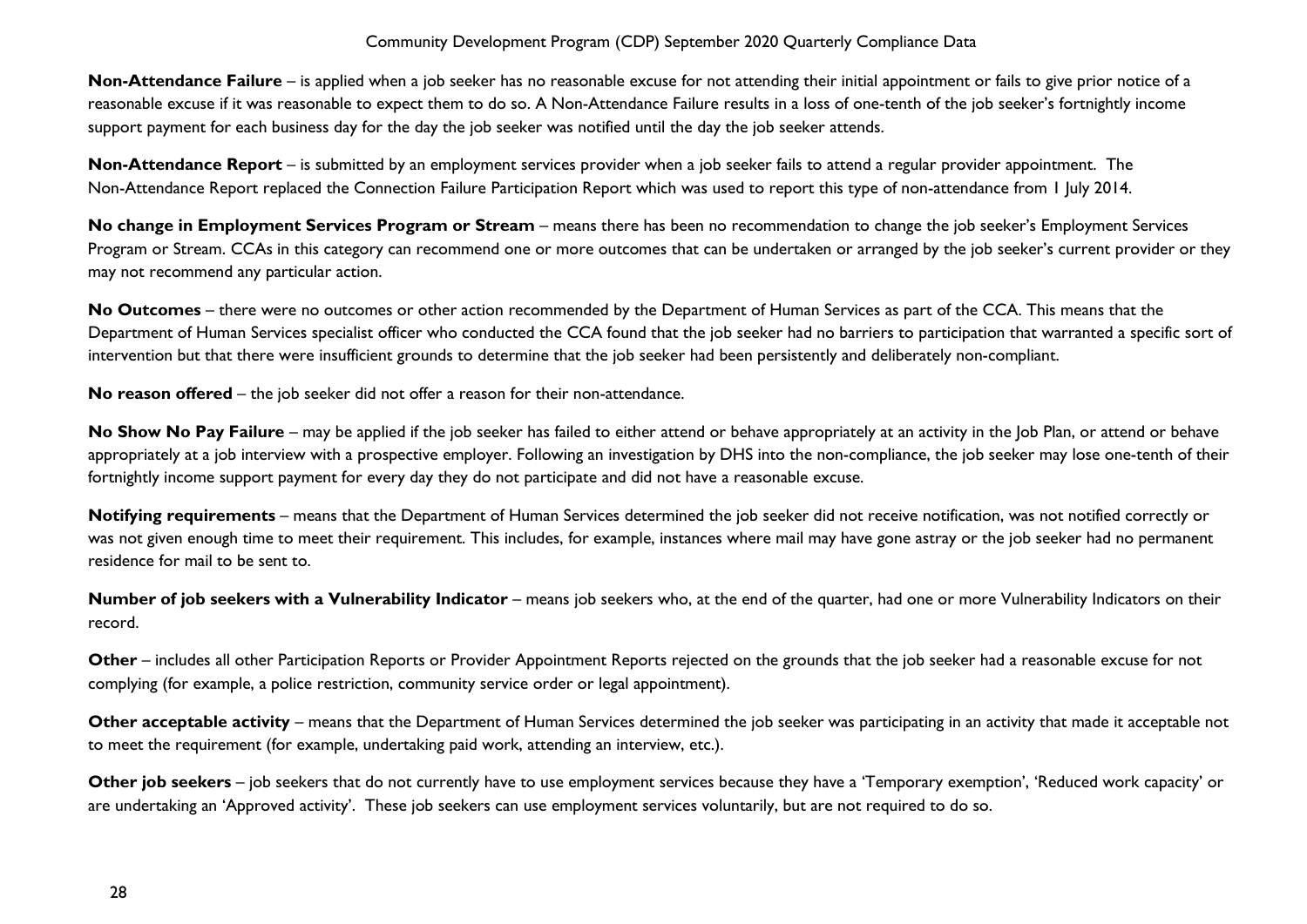**Other Outcomes** – includes any sort of recommended outcome that does not involve a change of Employment Services Program or Stream and can therefore be undertaken or arranged by the job seeker's current provider. These include suggested changes to the job seeker's Job Plan to include any vocational or nonvocational activities designed to help the job seeker to become more job-ready (e.g. a referral for housing assistance or literacy and numeracy training).

**Personal crisis** – means that the Department of Human Services determined a personal crisis prevented the job seeker from complying with the requirement (for example, a bereavement of a family member).

Personal matter – the job seeker indicated that they had personal relationship issues, caring responsibilities, difficulties with accommodation or bereavement following the death of a friend, relative or pet. While such circumstances can impact on a job seeker's capacity to comply, the Department of Human Services decision-maker found that they did not do so in these instances.

**Provider Appointment Report** – is submitted by providers when they want a job seeker's income support payment suspension to remain and to recommend to the Department of Human Services that a financial penalty be applied.

Reason not recorded -- are failures that are not attendance-related. While the job seeker's reason for non-compliance must be considered before the failure can be applied, it is not recorded in a way which can be easily extracted for the purposes of this data.

Reasonable excuse but no prior notice - the job seeker had a reasonable excuse for not attending their appointment but failed to give prior notice of their inability to attend an appointment when it would have been reasonable to expect them to do so.

**Reconnection Failure** - may be applied as a result of a provider submitting a Provider Appointment Report (PAR) for non-attendance at a re-engagement appointment or if the provider reports to DHS that a job seeker fails to meet another reconnection requirement without a reasonable excuse. A Reconnection Failure results in loss of payment from the date of the failure until the day the job seeker meets a further reconnection requirement.

**Reduced work capacity** - job seekers with an assessed temporary or partial reduced work capacity of 0-14 hours a week do not have to be in employment services, and are able to fully satisfy their activity test requirements through a quarterly interview with the Department of Human Services.

**Serious Failure** - may be applied for either refusing a suitable job offer, failing to commence in a suitable job (after having accepted it); or persistent and wilful noncompliance (can only be applied following a Comprehensive Compliance Assessment to ensure that the job seeker's behaviour is not the result of unidentified barriers to participation beyond their control).

**Submitting PRs/PARs** - means that the Department of Human Services rejected the Participation Report or Provider Appointment Report on the grounds that it was not valid. This includes, for example, where the report was submitted for a period during which the job seeker had an exemption or was not receiving any payments; it was submitted for a requirement not contained in the Job Plan; or the report was filled out incorrectly containing the wrong code or date of incident.

**Temporary exemption** - job seekers can be granted an exemption by the Department of Human Services, for a specified period of time, from complying with their requirements. Exemptions are granted if the job seeker does not have the capacity to undertake mutual obligation requirements due to the impact of personal